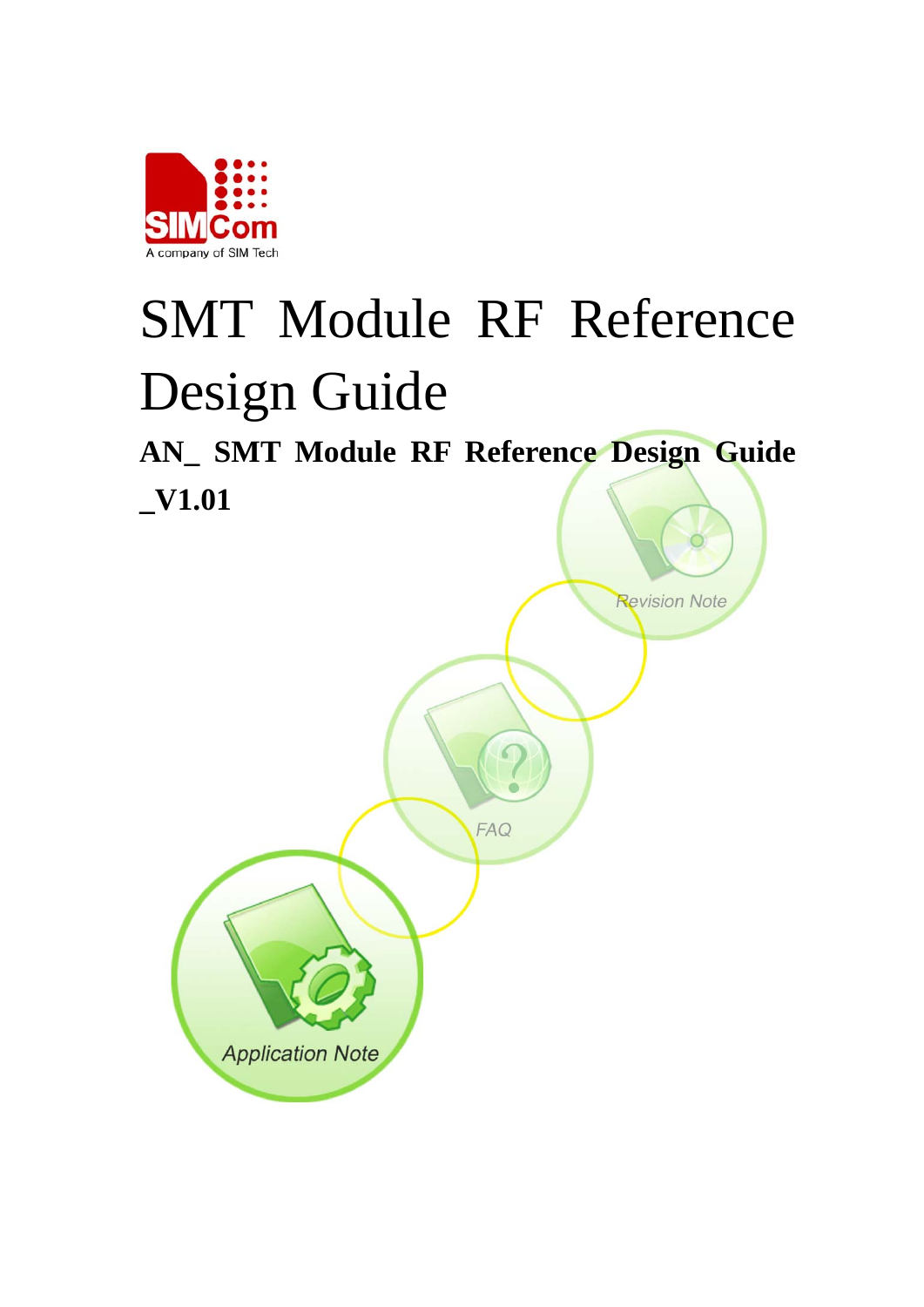

| <b>SMT Module RF Reference Design Guide</b><br><b>Document Title:</b> |                                               |  |  |
|-----------------------------------------------------------------------|-----------------------------------------------|--|--|
| <b>Version:</b>                                                       | 1.01                                          |  |  |
| Date:                                                                 | $2010 - 2 - 10$                               |  |  |
| <b>Status:</b>                                                        | Release                                       |  |  |
| Document Control ID:                                                  | AN_SMT Module RF Reference Design Guide_V1.01 |  |  |

#### **General Notes**

SIMCOM offers this information as a service to its users, to support application and engineering efforts that use the products designed by SIMCOM. The information provided is based upon requirements specifically provided to SIMCOM by the users. SIMCOM has not undertaken any independent search for additional relevant information, including any information that may be in the user's possession. Furthermore, system validation of this product designed by SIMCOM within a larger electronic system remains the responsibility of the user or the user's system integrator. All specifications supplied herein are subject to change.

#### **Copyright**

This document contains proprietary technical information which is the property of SIMCOM Limited., copying of this document and giving it to others and the using or communication of the contents thereof, are forbidden without express authority. Offenders are liable to the payment of damages. All rights reserved in the event of grant of a patent or the registration of a utility model or design. All specification supplied herein are subject to change without notice at any time.

*Copyright © Shanghai SIMCOM Wireless Solutions Ltd. 2010*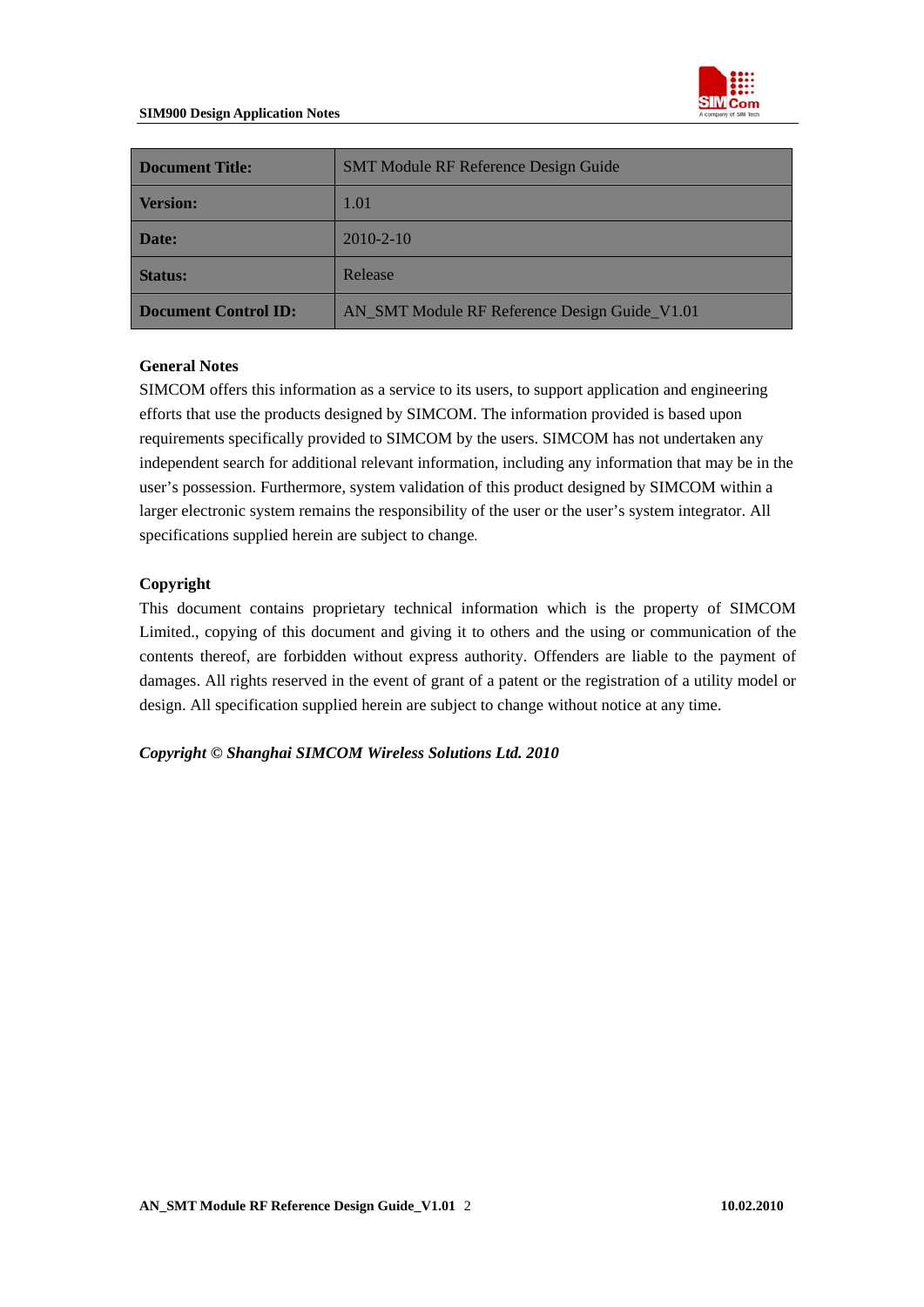

# **Content**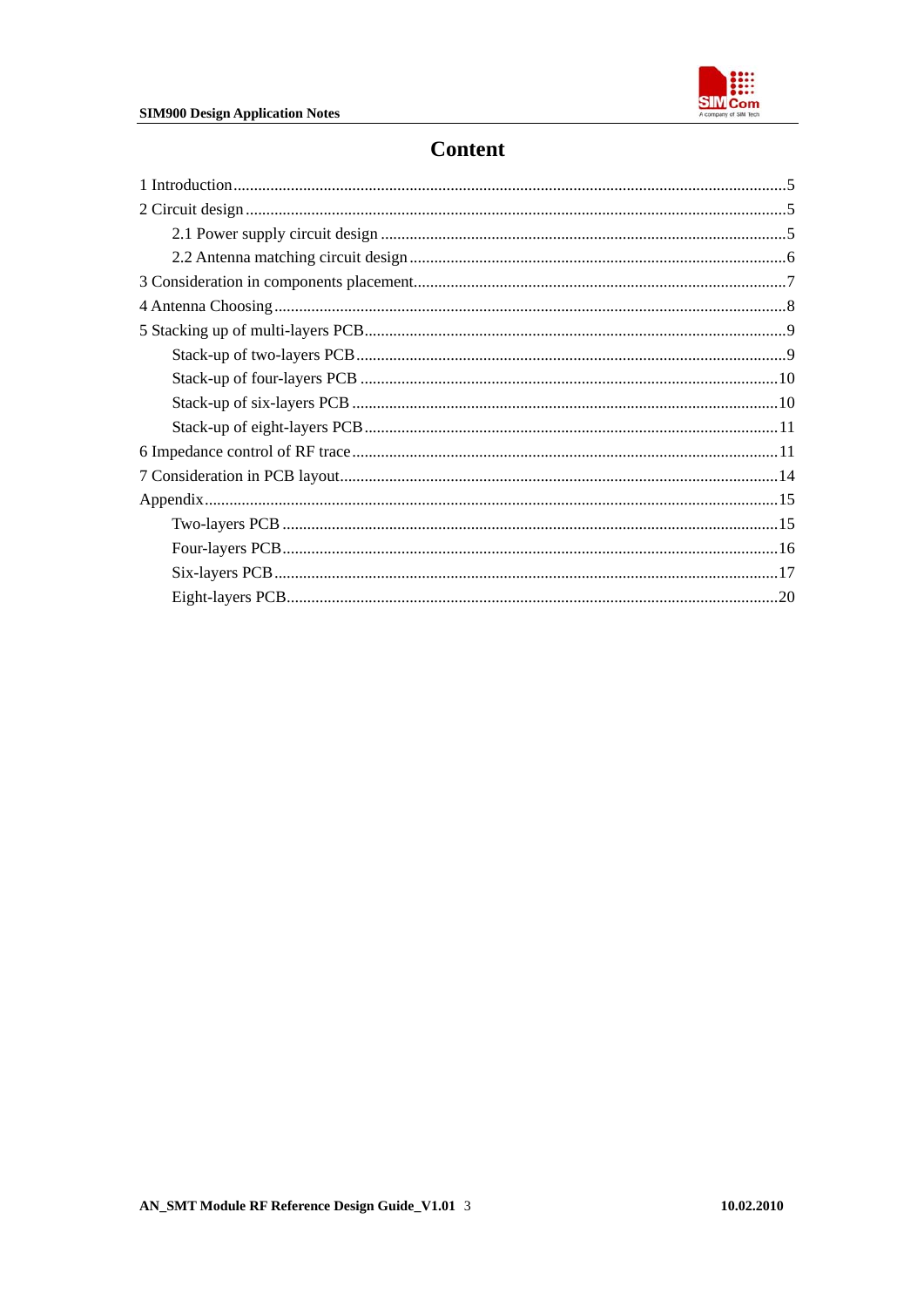

# **Version History**

| Data            | <b>Version</b> | <b>Description of change</b> | <b>Author</b>                |
|-----------------|----------------|------------------------------|------------------------------|
| $2010 - 2 - 10$ | 01.01          | Origin                       | Ye Haibing,<br>Wang Guoqiang |
|                 |                |                              |                              |
|                 |                |                              |                              |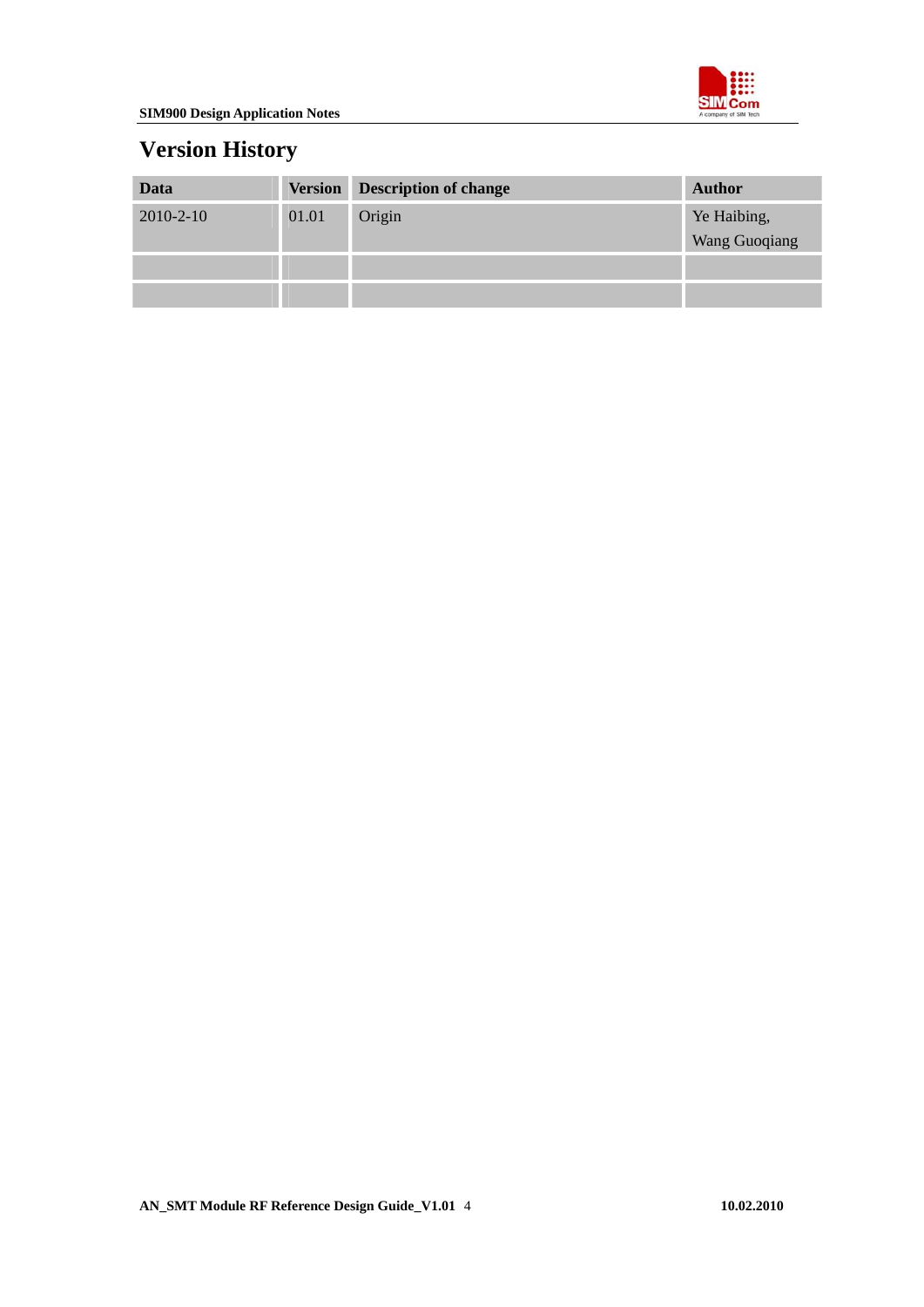

## <span id="page-4-0"></span>**1 Introduction**

This document describes the key points about RF design that should be taken into account in customer's application design. As SMT module can be integrated with a wide range of applications, the application notes are described in detail.

SMT module is a well-known product which is provided by SIMCom. This type module become very popular soon after it is released for its easy integration, good reliability. But in integrating process, some bad RF design will lead to serious RF problems. In order to improve the RF performance, this document is formed to give the customer some design guides in RF design of SMT type module integration. Based on such considerations, at the later section, this document will describe some key issues that should be paid more attention to.

*NOTE: this document can apply for all SMT Modules, for example, SIM300D, SIM340D, SIM300W, SIM340W, SIM500W, SIM540W, SIM700D, SIM900, SIM900A, SIM900D, and so on. SIM900 is selected as a demonstration in the following sections.* 

## **2 Circuit design**

When the customer begins to integrate the SMT type module into their product, the first thing to be considered is the circuit design. This section will focus on the circuit design which is related to the RF performance and is divided into two sub-parts, the first is the power supply circuit design; the second is the antenna matching circuit design.

#### **2.1 Power supply circuit design**

Because the module is a high power consuming communication system, the maximum working power will up to 2watt in worst case, this will cause a large voltage drop at the module's power supply port. To make the module have a stabilized working condition, a large tantalum capacitor (100uF or more capacity) should be shunted to the module's power supply port. To get better noise decoupling performance, some additional small ceramic capacitors (for example 22pF, 100nF) can be added together with the large capacitor.

If the SMT module is powered by a DC-DC in the customer's design, to avoid the module's RF performance is affected by the switching frequency of the DC-DC, for example, modulation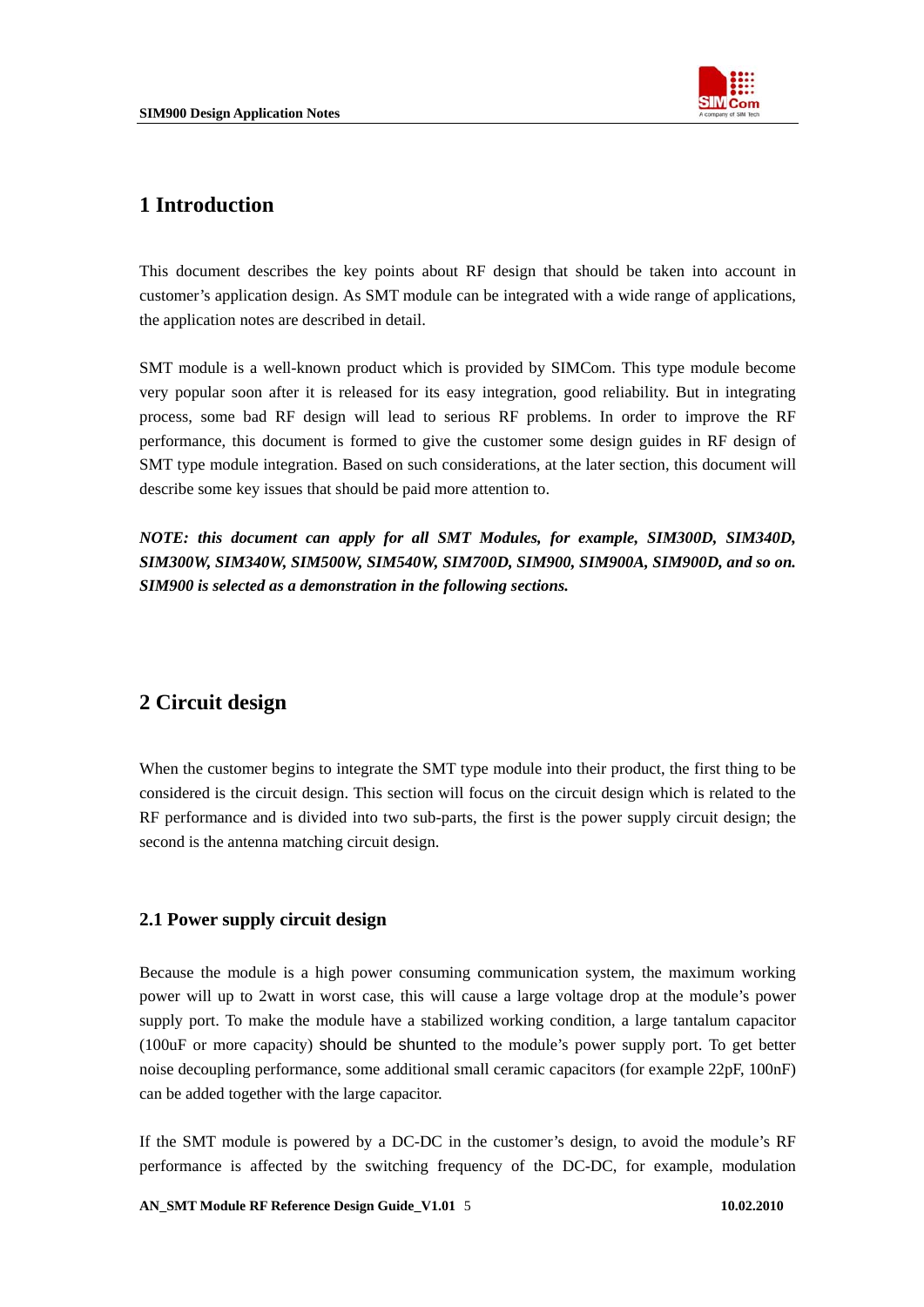

<span id="page-5-0"></span>spectrum, switching spectrum maybe exceed 3GPP regulations, a series large current ferrite bead(with rated current minimum 2A) should be added at the power supply port. The recommended power supply circuit is shown as below:



Figure1 Power Supply Circuit

In this circuit, by default, the component R1 should be a 0ohm resistor with 0805 size. When the module is powered by DC-DC, and the module's RF performance is affected by the DC-DC's switching frequency, R1 can be changed to a large current ferrite bead to filter the noise.

### **2.2 Antenna matching circuit design**

Because the module is working under 50ohm system in RF part, to get the best RF performance, the module's load impedance should be tuned to 50ohm. But in fact, the most antenna's port impedance is not a purely 50ohm, so, to meet the 50ohm requirement, an additional antenna matching circuit should be needed. Furthermore, to facilitate the antenna debugging and certification testing of RF performance, we suggested the customer add a RF test connector in series between the module's RF port and the antenna matching circuit. The recommended antenna matching circuit is shown as below:



Figure2 Antenna Matching Circuit

In the Figure2, the components, R4, C5 and C6 make up a pi-type matching circuit structure. The component J2 is a RF test connector, which is used for conduct RF test. The traces in Bold type should be 50 ohm impedance controlled.

For the RF test connector, the suggested part is MM8430-2610, vended by Murata, for details, please visit http://www.murata.com.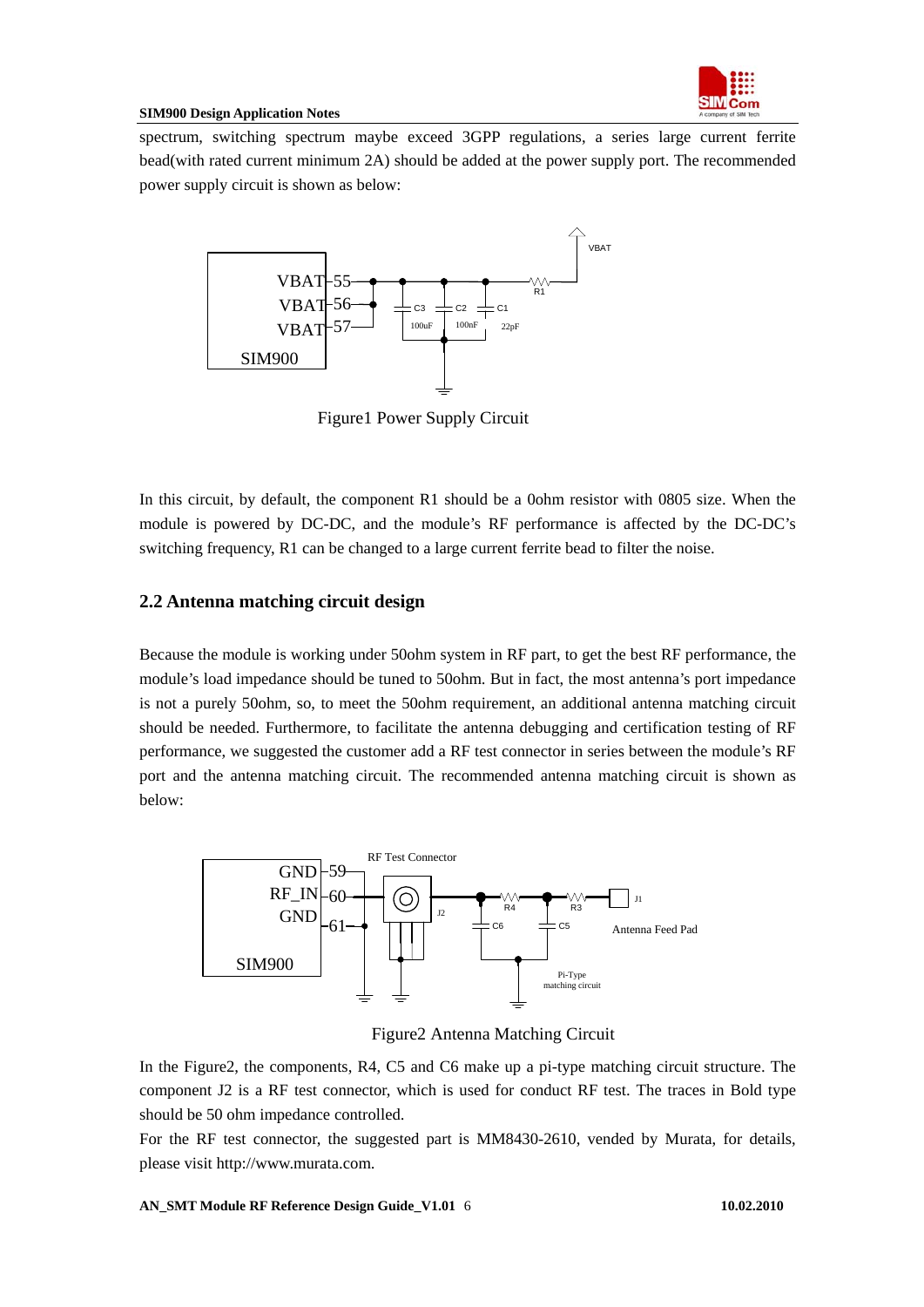

## <span id="page-6-0"></span>**3 Consideration in components placement**

In PCB design, a good placement of components will help the improving of the product's performance. The following are some thumbs should be followed.

1)The module should be placed far away from the noise source circuit, such as high speed digital circuit, etc. if this requirement cannot be met, the noise source circuit should be shielded perfectly. This will help to reduce the interference between the module and the noise source circuit.

2) The placement of module should make the module's RF IN pad near to antenna's feed pad closely. This will make the length of RF trace between the module's RF\_IN pad and antenna as short as possible.

3)The decoupling capacitor of module's power supply should be placed close to the VBAT pads, this will help the improvement of noise decoupling.

The best placement and some bad placements are shown as below:

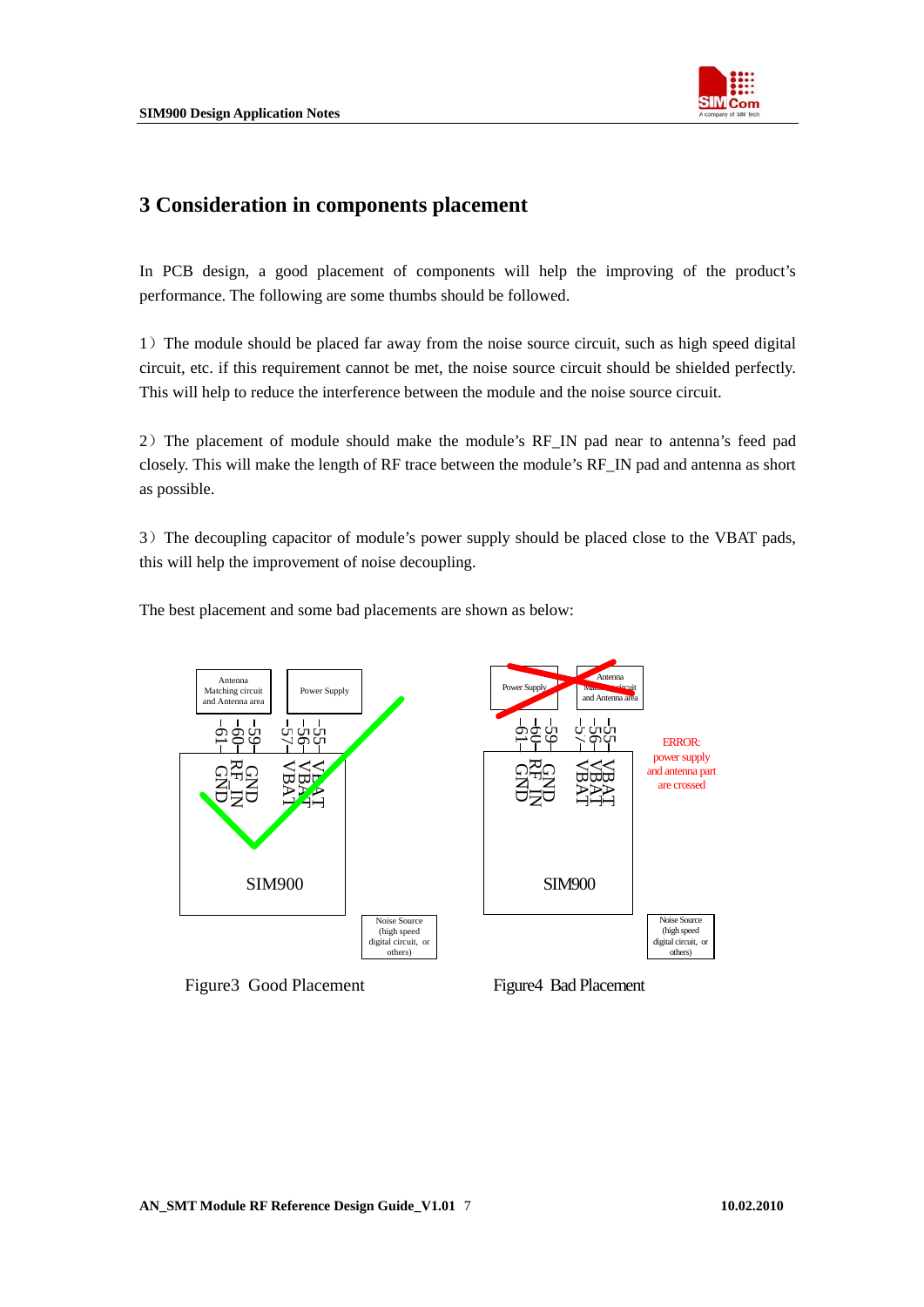

<span id="page-7-0"></span>

Figure3 is the best placement; antenna part is near to RF\_IN pad, power supply is near to VBAT pad, noise source is far away from the module.

Figure4, Figure5, Figure6 are bad placements. Figure4, power supply and antenna part are crossed; Figure5, noise source is near to RF\_IN pad and antenna; Figure6 antenna is far away from RF\_IN pad of the module.

## **4 Antenna Choosing**

The antenna is a very important part in the terminal, which will affect the performance of the terminal at most extent. The customer should select most suitable antenna depending on the module's working frequency band provided by network operator. The following table shows the detailed working frequency range for each band.

#### **Table 1 working frequency range for each band**

| <b>BAND</b>      | <b>Transmit Frequency</b> | Receive Frequency |
|------------------|---------------------------|-------------------|
| GSM850           | 824MHZ~849MHZ             | 869MHZ~894MHZ     |
| <b>GSM900</b>    | 880MHZ~915MHZ             | 925MHZ~960MHZ     |
| <b>DCS1800</b>   | $1710MHz \sim 1785MHz$    | 1805MHZ~1880MHZ   |
| <b>PCS1900</b>   | 1850MHZ~1910MHZ           | 1930MHZ~1990MHZ   |
| TD-SCDMA(A Band) | 1880MHZ~1920MHZ           | 1880MHZ~1920MHZ   |
| TD-SCDMA(A Band) | 2010MHZ~2025MHZ           | 2010MHZ~2025MHZ   |

The customer should evaluate the antenna performance after antenna designer provide the antenna, The antenna should fulfill the requirements as below: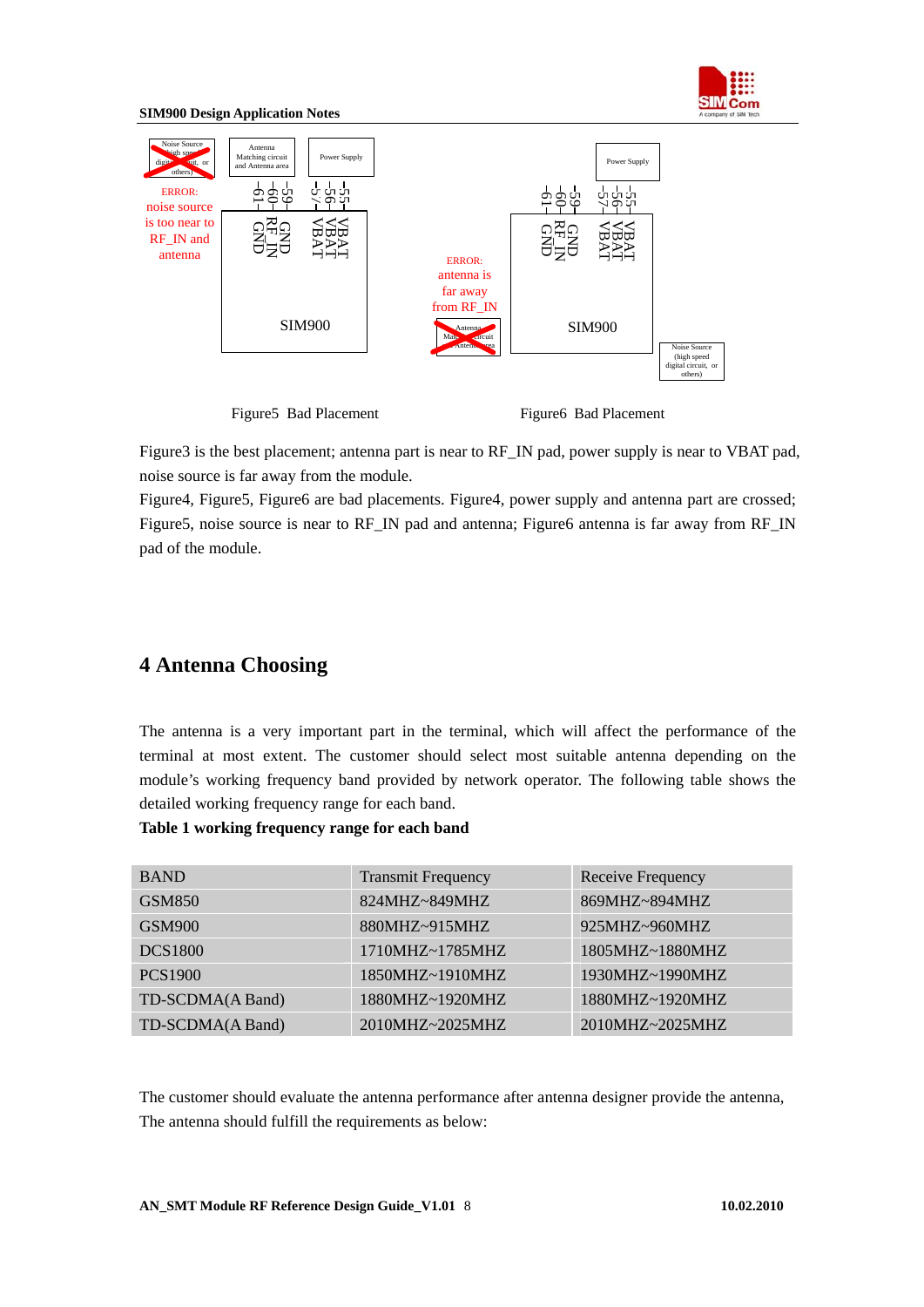

#### <span id="page-8-0"></span>**Table2 antenna requirements**

| <b>GAIN</b>          | $<$ 3dBi           |
|----------------------|--------------------|
| <b>IMPEDANCE</b>     | 50 Ohm             |
| <b>INPUT POWER</b>   | 2W peak power      |
| <b>VSWR</b>          | $\lt 2$            |
| TRP(GSM850/GSM900)   | $>$ 29dBm          |
| TRP(DCS1800/PCS1900) | $>$ 26dBm          |
| TRP(TD-SCDMA)        | $> 20$ dBm         |
| TIS(GSM850/GSM900)   | $\langle$ -104dBm  |
| TIS(DCS1800/PCS1900) | $\langle$ -102dBm  |
| TIS (TD-SCDMA)       | $\langle -104$ dBm |

## **5 Stacking up of multi-layers PCB**

For EMC performance consideration, once the working frequency in the customer's product is over than 5MHz, or the rise-up/fall-down time of digital signal is less than 5ns, then multi-layers PCB should be considered. Now, the more common multi-layer PCB structure is four-layers, six-layers and eight-layers PCB, etc. If the customer's product is designed in multi-layers PCB technology, then the stack-up design of multi-layers PCB will become very important. The following will show some typical stack-up design of multi-layers PCB, but each design has its own advantages and disadvantages.

**Note: In the following tables, S1 indicates the first signal layer, S2 indicates the second signal layer, and so on.** 

## **Stack-up of two-layers PCB**

#### **Table3 Stack-up of two-layers PCB**

|        | Top layer      | Bottom layer   |
|--------|----------------|----------------|
| Case A | $S1+POWER+GND$ | $S2+POWER+GND$ |

Two-layers PCB is the lowest cost solution, but this solution has the worst EMC performance, and it is not appropriate in high speed design, because in this solution, the ground integrity, the crosstalk between signal traces is very bad.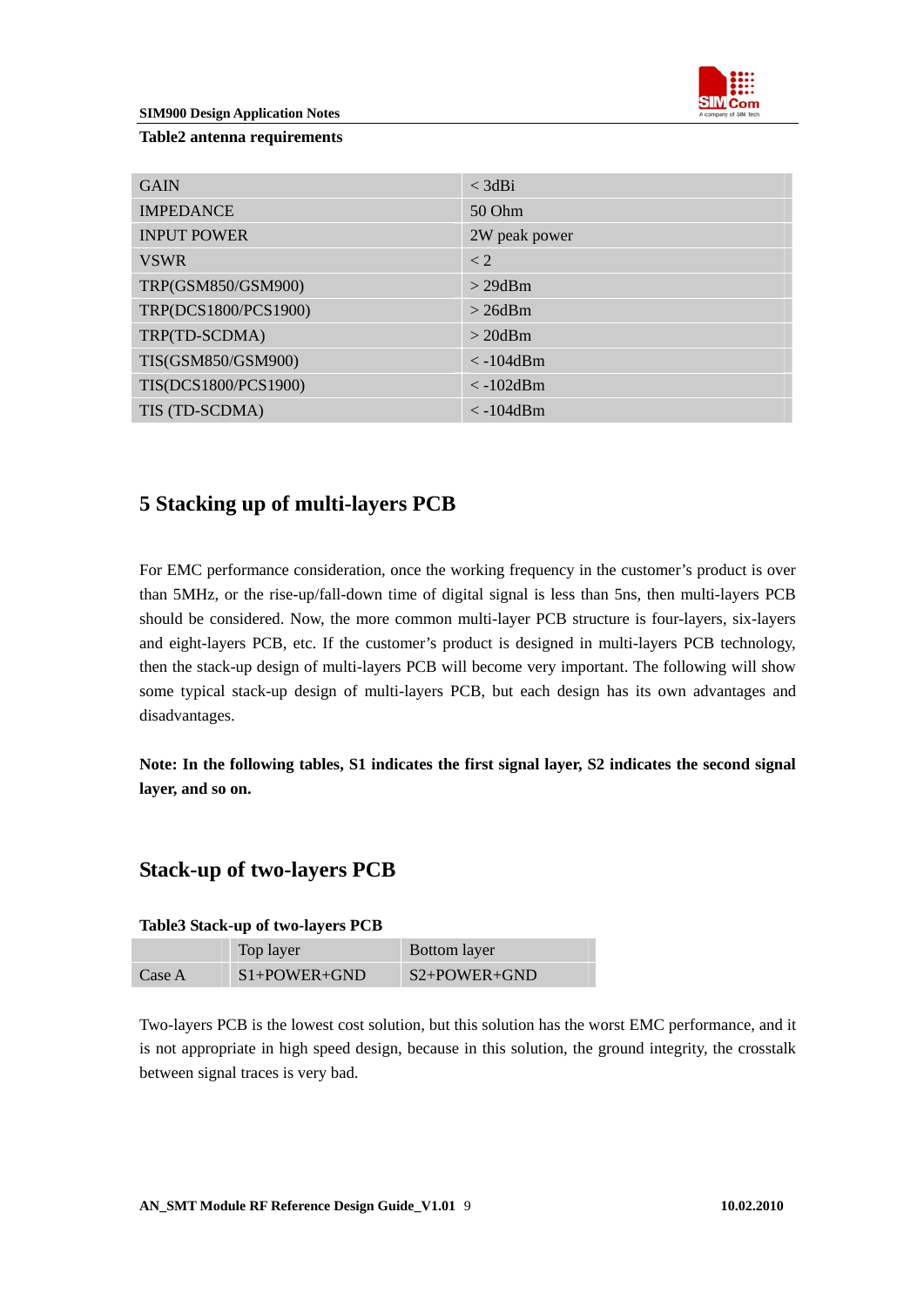## <span id="page-9-0"></span>**Stack-up of four-layers PCB**

|        | Top layer  | Second layer | Third layer  | <b>Bottom</b> layer |
|--------|------------|--------------|--------------|---------------------|
| Case A | <b>GND</b> | $S1+POWER$   | $S2+POWER$   | <b>GND</b>          |
| Case B |            | <b>GND</b>   | <b>POWER</b> | S <sub>2</sub>      |

#### **Table4 Stack-up of four-layers PCB**

Case A, should be the best case in four-layers PCB board design. In this case, the outer layer is ground layer, which have some help in shielding the EMI signals; and also, the power supply layer is very close to the ground layer, so the power supply resistance is smaller, and the EMC performance will be very good. But if the density of devices on the PCB is very high, then this type PCB stack-up should not be used to design, because the ground integrity can not be assured under high density design, and the signal quality in second layer will be very bad. In this situation, Case B is the most common way usually.

## **Stack-up of six-layers PCB**

|        | Top layer | Second         | Third          | Fourth         | Fifth layer    | <b>Bottom</b>  |
|--------|-----------|----------------|----------------|----------------|----------------|----------------|
|        |           | layer          | layer          | layer          |                | layer          |
| Case A | S1        | <b>GND</b>     | S <sub>2</sub> | S <sub>3</sub> | <b>POWER</b>   | S4             |
| Case B | S1        | S <sub>2</sub> | <b>GND</b>     | <b>POWER</b>   | S <sub>3</sub> | S4             |
| Case C | S1        | <b>GND</b>     | S <sub>2</sub> | <b>POWER</b>   | <b>GND</b>     | S <sub>3</sub> |
| Case D | GND       | S1             | <b>POWER</b>   | <b>GND</b>     | S <sub>2</sub> | <b>GND</b>     |

Table5 Stack-up of six-layers PCB

Six-layers PCB gives more design flexibility than a four-layers PCB, but it takes some work to make it ideal in EMC terms.

Case A in the above table, is the usually common way. In this case, S1 is a better signal routing layer, and S2 somewhat less. But this case has a disadvantage that this stack-up has very little distributed capacitance between its ground and power planes.

Case B has good EMC characteristics, because this stack-up has good noise decoupling between the power plane and ground for the big distributed capacitance.

Case C is the better stack-up, in this case, S1, S2 and S3 are good signal routing layer, the power decoupling is good for the big distributed capacitance between the ground and power planes.

Case D is the best stack-up, the EMC performance will be good, but the disadvantage is that the routing layer is less than other type stack-up.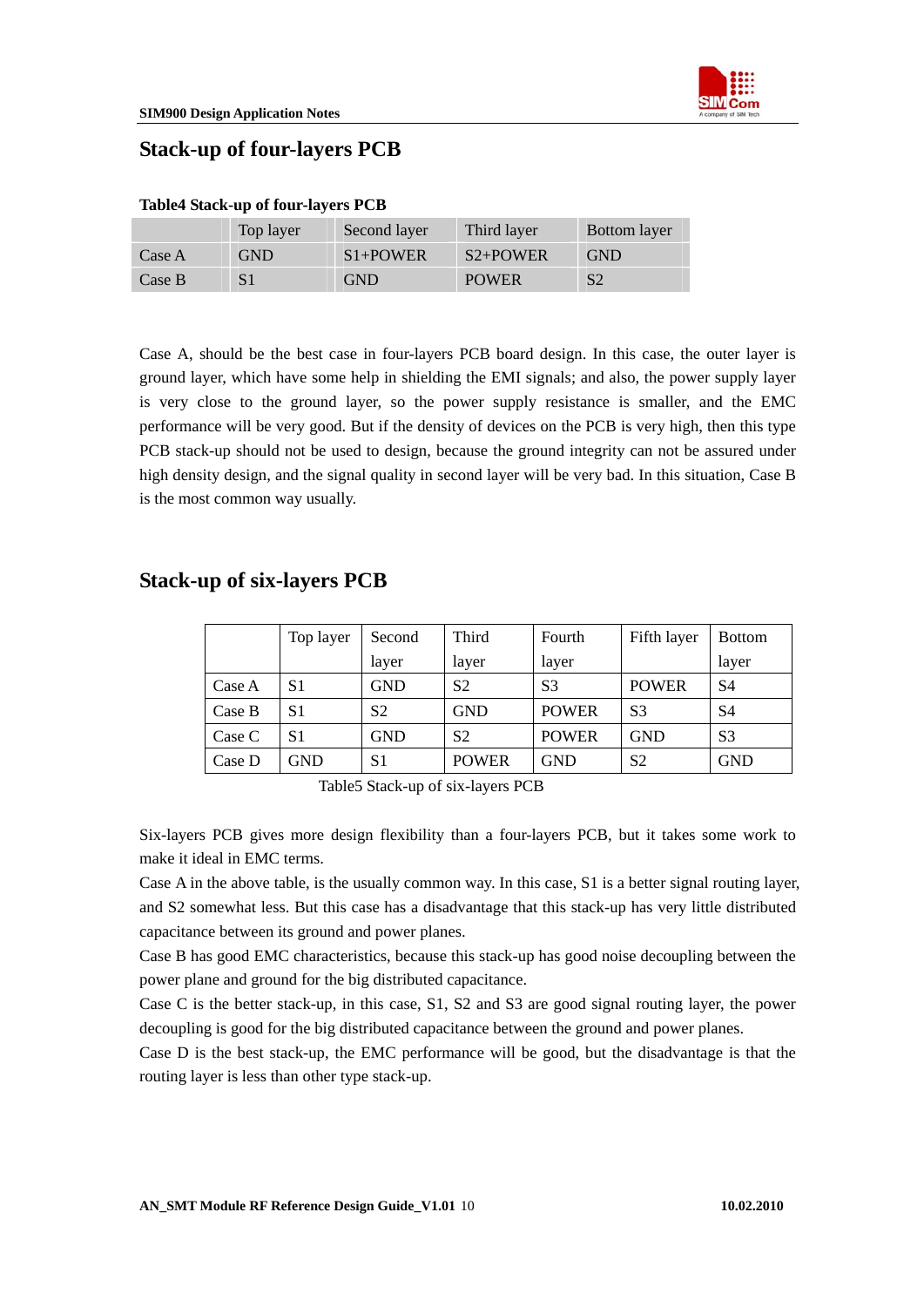

|              | Top            | Second         | Third          | Forth          | Fifth          | Sixth          | Seventh        | <b>Bottom</b>  |
|--------------|----------------|----------------|----------------|----------------|----------------|----------------|----------------|----------------|
|              | layer          | layer          | layer          | layer          | layer          | layer          | layer          | layer          |
| A            | S1             | S <sub>2</sub> | <b>GND</b>     | S <sub>3</sub> | S4             | <b>POWER</b>   | S <sub>5</sub> | S <sub>6</sub> |
| B            | S <sub>1</sub> | S <sub>2</sub> | S <sub>3</sub> | <b>GND</b>     | <b>POWER</b>   | S4             | S <sub>5</sub> | S <sub>6</sub> |
| C            | S <sub>1</sub> | <b>GND</b>     | S <sub>2</sub> | S <sub>3</sub> | S4             | S <sub>5</sub> | <b>POWER</b>   | S <sub>6</sub> |
| D            | S1             | <b>GND</b>     | S <sub>2</sub> | S <sub>3</sub> | <b>GND</b>     | <b>POWER</b>   | S4             | S <sub>5</sub> |
| E            | S1             | <b>GND</b>     | S <sub>2</sub> | <b>GND</b>     | S <sub>3</sub> | <b>POWER</b>   | S <sub>4</sub> | S <sub>5</sub> |
| $\mathbf{F}$ | S <sub>1</sub> | <b>GND</b>     | S <sub>2</sub> | <b>GND</b>     | <b>POWER</b>   | S <sub>3</sub> | <b>GND</b>     | S <sub>4</sub> |

## <span id="page-10-0"></span>**Stack-up of eight-layers PCB**

Table6 Stack-up of eight-layers PCB

Eight-layers PCB gives more design flexibility than a six-layers PCB, but it takes some work to make it ideal in EMC terms.

If the design needs 6 signal routing layers, then case A will be the best stack-up design, but this type stack-up should not be used in high speed digital circuit design.

If the product design needs 5 signal routing layers, case E will be the best. In this case, S1, S2 and S3 are good signal routing layer, and the power decoupling is good.

If the design needs 4 signal routing layers, case F will be the best. In this case, every signal routing layers are good. In all the case, the signal trace routed in adjacent signal routing layers should be orthogonal.

# **6 Impedance control of RF trace**

Because the module's RF part is working in a 50ohm system, so its output load impedance should be 50ohm, to meet this requirement, the all RF signal traces should be impedance controlled, and its characteristic impedance should be 50ohm.

The RF trace impedance can be controlled through using different trace geometry. There are more than thirty different types of transmission line which can easily be created on a PCB. Twelve of them are shown in figure 7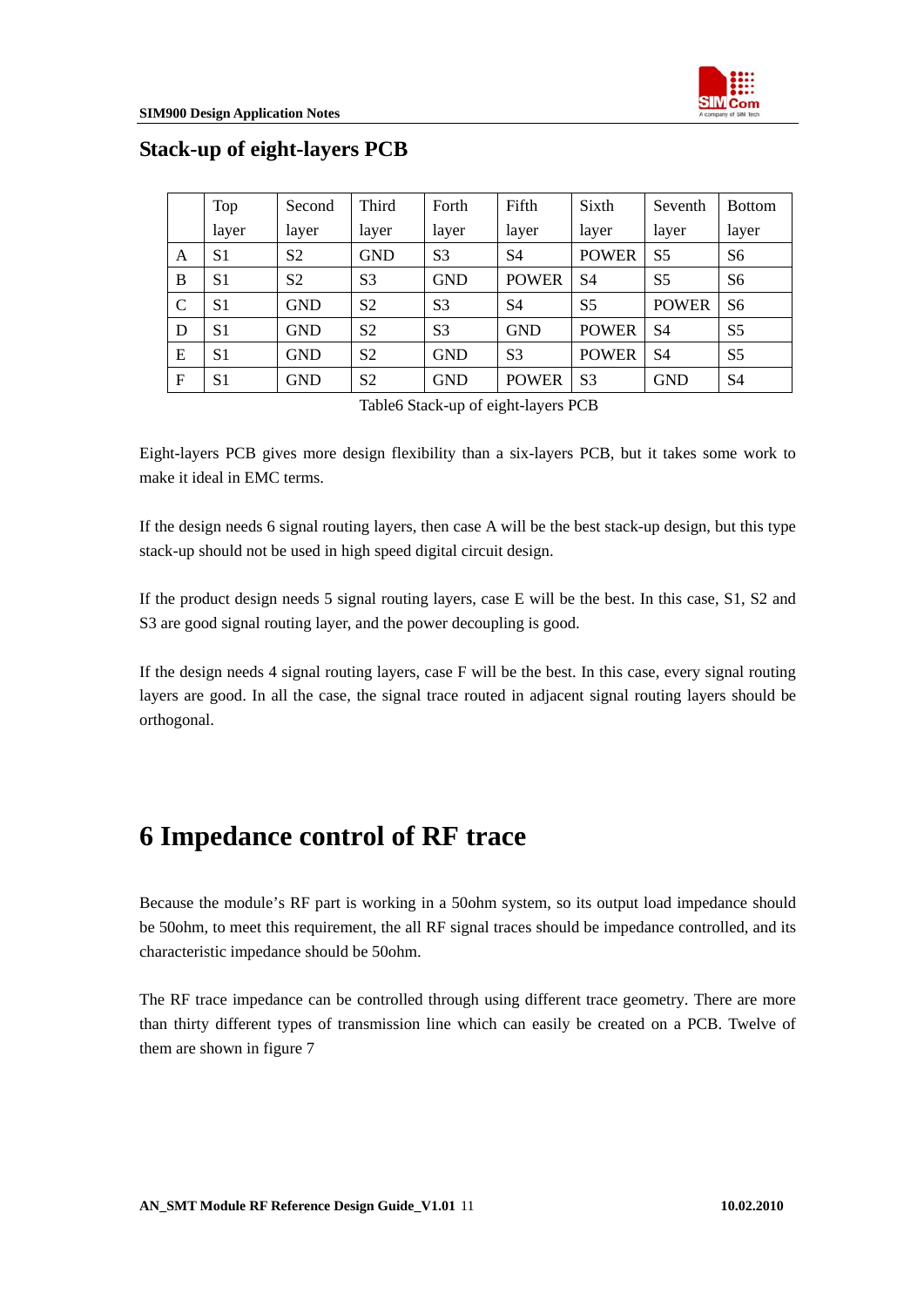

**Figure7 twelve typical PCB transmission line** 

Usually, Surface Mircostrip Transmission Line and offset Strip Transmission Line are the most common structures. In 50ohm RF system, through adjusting the width of RF traces and the spacing to the reference GND, the impedance of RF traces can be controlled to 50Ohm.The appendix will show some illustration in impedance controlled RF trace designing.

The customer may use software tool to calculate the impedance of RF trace, for example CITS25, released by POLAR, the website is <http://www.polarinstruments.com/>, or APPCAD released by AGILENT, the website is [http://www.hp.woodshot.com.](http://www.hp.woodshot.com/)

Here are two examples about using CITS25 to calculate, Surface Mircostrip Transmission Line and Offset strip Transmission Line correspondingly. Based on stack up of six-layers PCB (thickness =1.0mm) shown in appendix.

Surface Mircostrip Transmission Line, the height is 298um (25+70+203=298um), the thickness is 25um, the result width (w) is 584um, as shown in figure8.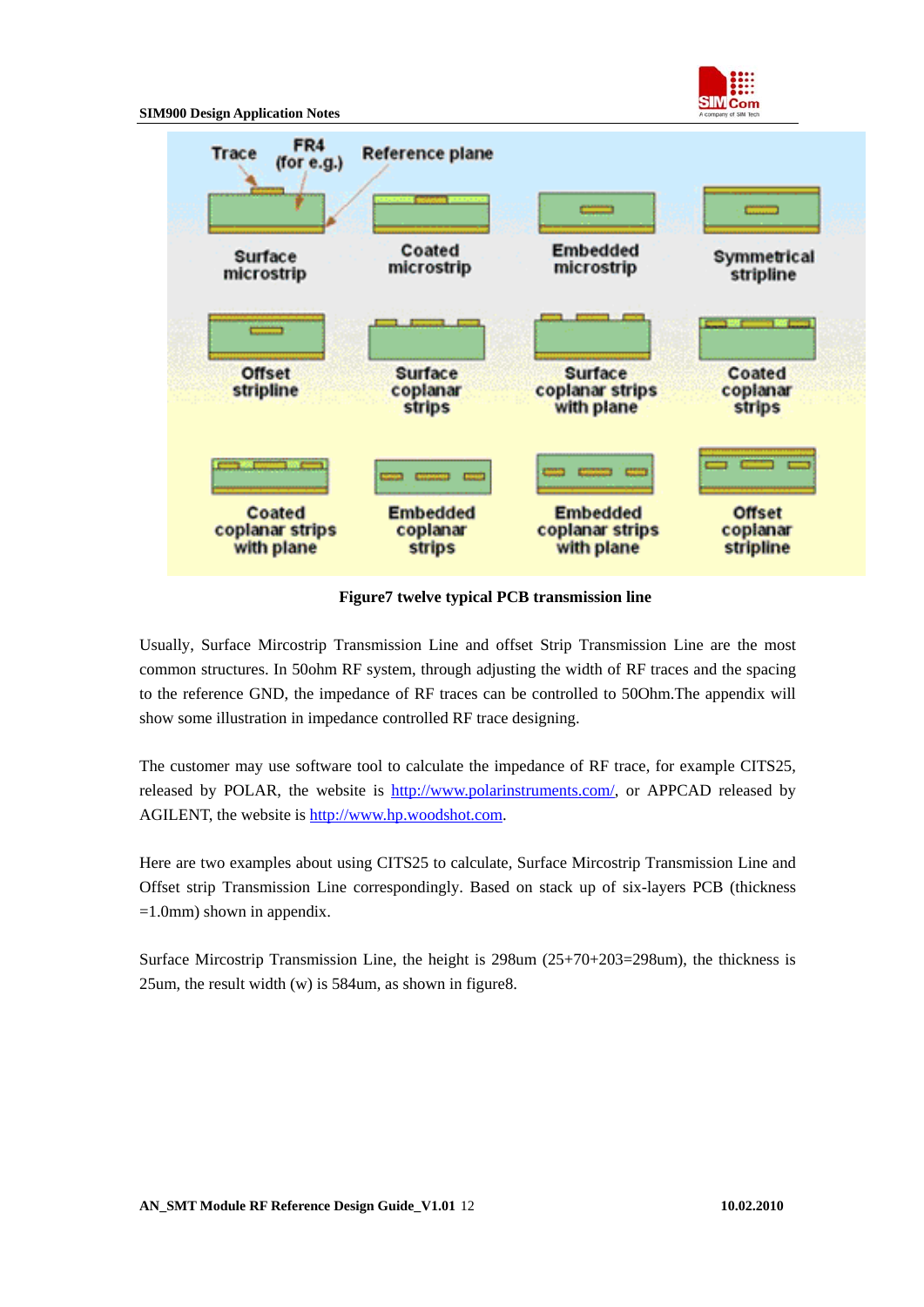



#### **Figure8 Surface Mircostrip Calculate**

Offset Strip Transmission Line, the height between two reference GND is  $418$ um (203+35+180 = 418um), the height between RF trace and reference GND is 180um, the result width is 135um, as shown in figure9.



 **Figure9 Offset Strip line Calculate**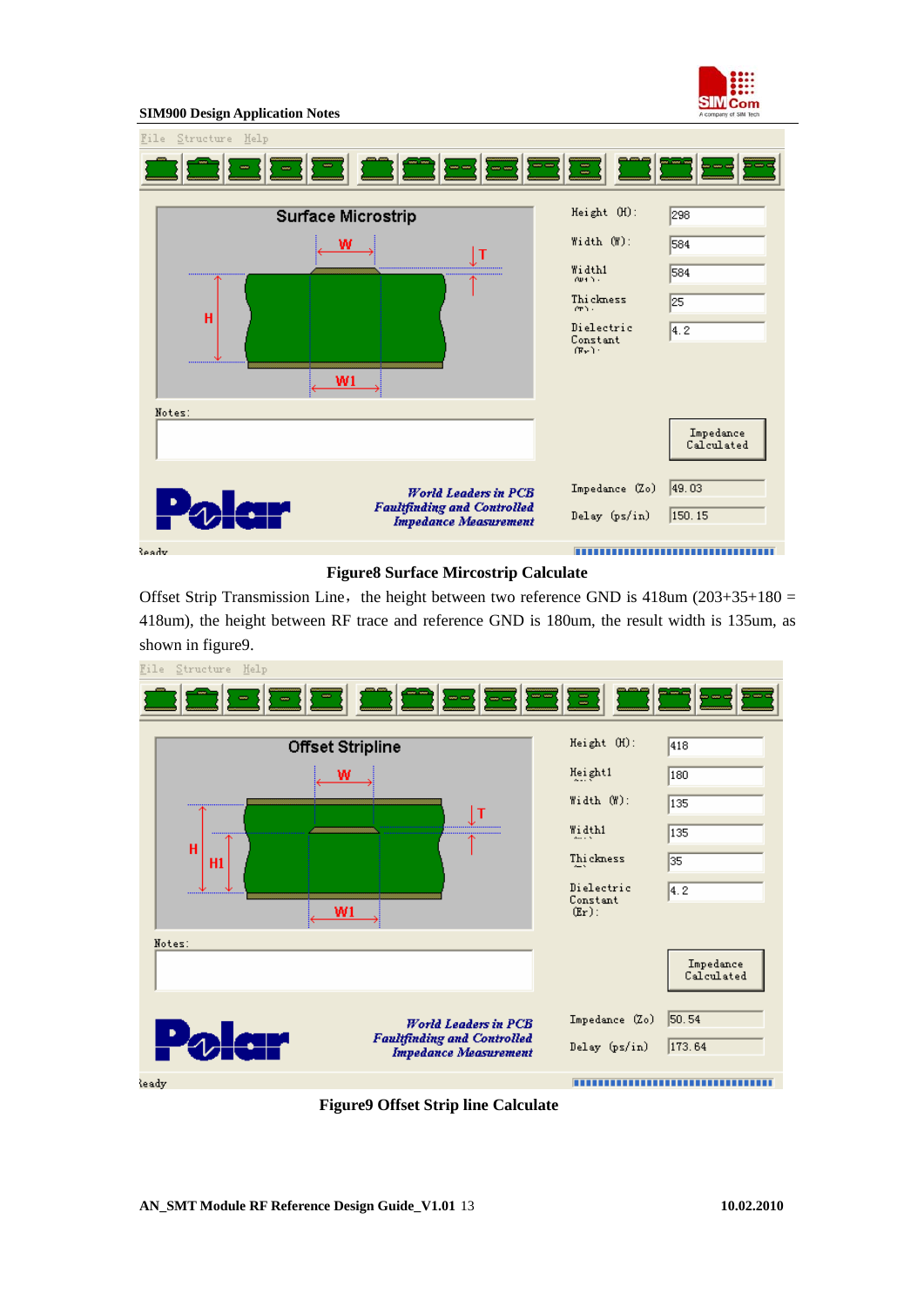

## <span id="page-13-0"></span>**7 Consideration in PCB layout**

In product's PCB design, a good PCB layout will help the improvement of the whole product performance, including reliability, EMC performance, etc. The following are some considerations for referenced:

- a) The Layer1.under the SMT module's RF test port should be copper keep out , layer2 should be GND;
- b) The Layer2 under SMT module's RF\_IN pad should be copper keep out , layer3 should be GND;
- c) The Layer1, Layer2 under RF test connector should be copper keep out, layer3 should be GND; the space from RF test connector to GND plane should more than 0.5mm.
- d) If the antenna is directly connected to the antenna feed pad, All layers under the antenna feed pad should be copper keep out. If the antenna is connected to the antenna pad with a RF coaxial cable, the size of the antenna pad should no more than  $2*2mm$ , and should be 500hm impedance controlled.
- e) RF traces from SMT module's RF\_IN pad to the antenna feed PAD all should be controlled to 50 Ohm
- f) High speed signal should never be layout under the RF traces, or should be isolated by a ground plane at least.
- g) When layout surface Mircostrip Transmission Line or offset Strip Transmission Line , 3W rule should be followed, that means the space between GND and RF trace on the same plane should be three times more than the width of RF trace.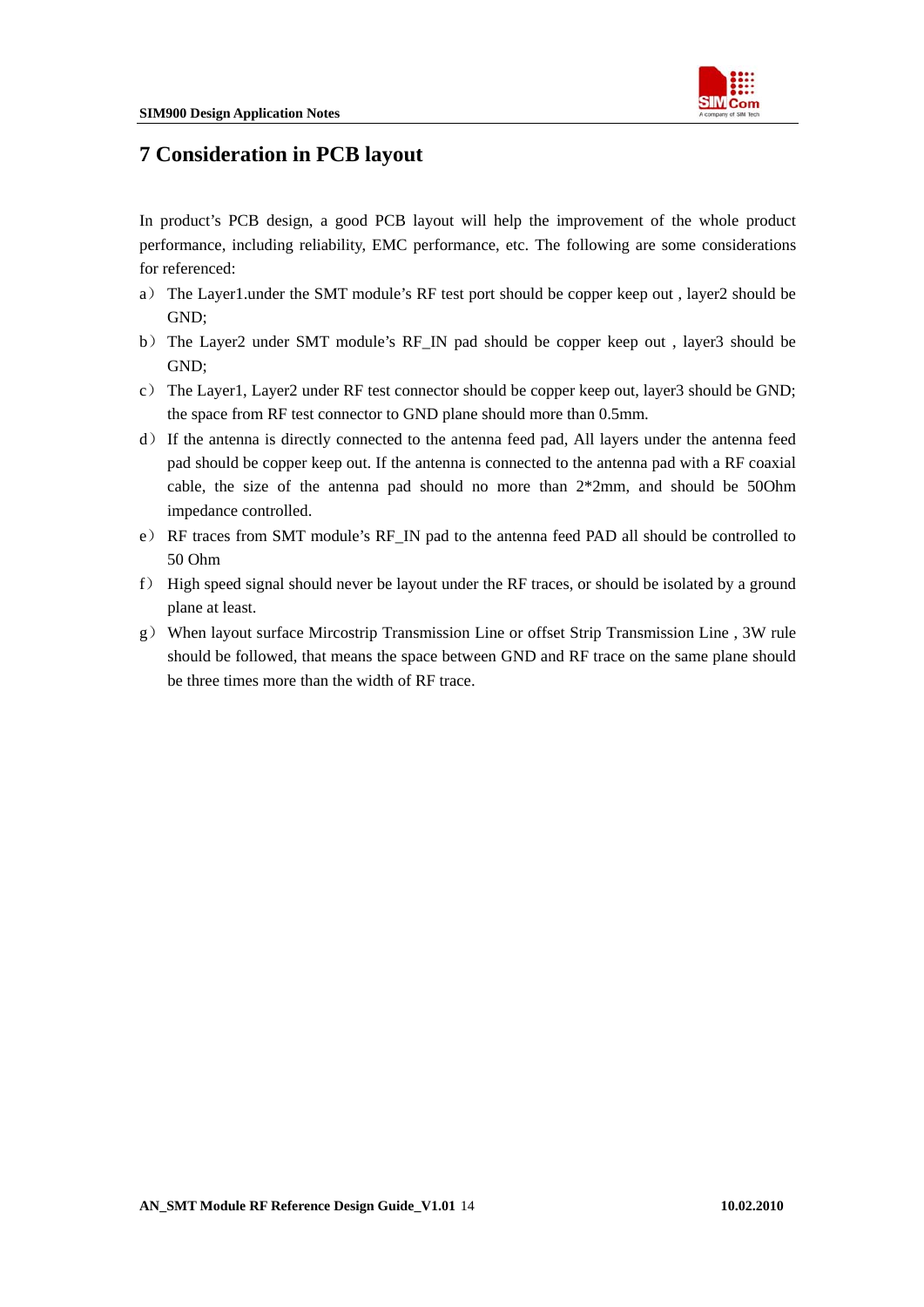

## <span id="page-14-0"></span>**Appendix**

The following are some illustration of impedance controlled RF trace designing. It is should be noted that the RF trace's width and spacing to the reference ground is combined to specific PCB stack-up (the PCB's thickness, clearance between every layer).

*NOTE: In the following illustration, the RF impedance controlled traces on the outer layers (top layer, bottom layer) are Surface Mircostrip Transmission Line, the RF impedance controlled traces on the inner layers are Offset strip Transmission Line.* 

#### The board thinkness is 0.8mm. layer Details for Total thick-After press layer1 number <u>calculationess averag</u> nominal soldermask  $0$ (mir 12+plating 1 Copper TIPP  $700$ 1 Copper 12+plating soldermask TOTAL layer2 unit:um finish thickness = 0.8mm

## **Two-layers PCB**

| <b>SIG</b><br><u>laver</u> | <b>GND</b><br>laver | <b>Target</b><br>Imp. | <b>Expected Width</b> |
|----------------------------|---------------------|-----------------------|-----------------------|
| L1                         | 12                  | $50 \Omega$           | 1.35MM (53MIL)        |
| 12                         | l 1                 | 50 Ω                  | 1.35MM (53MIL)        |



|              |            |                               | Details for Total thick After press |
|--------------|------------|-------------------------------|-------------------------------------|
| number       |            | calculation ess averag        | nominal                             |
|              | soldermask |                               | 10(min)                             |
|              |            |                               |                                     |
|              | Copper     | 12+plating <mark>25~48</mark> |                                     |
|              | ÞР         | 900                           | 900                                 |
|              | Copper     | 12+plating 25~48              |                                     |
|              |            |                               |                                     |
|              | soldermask |                               | $10$ (min)                          |
| <b>TOTAL</b> |            |                               | 1000                                |
|              |            |                               | unitrum                             |

finish thickness =1.0mm

**AN\_SMT Module RF Reference Design Guide\_V1.01** 15 **10.02.2010**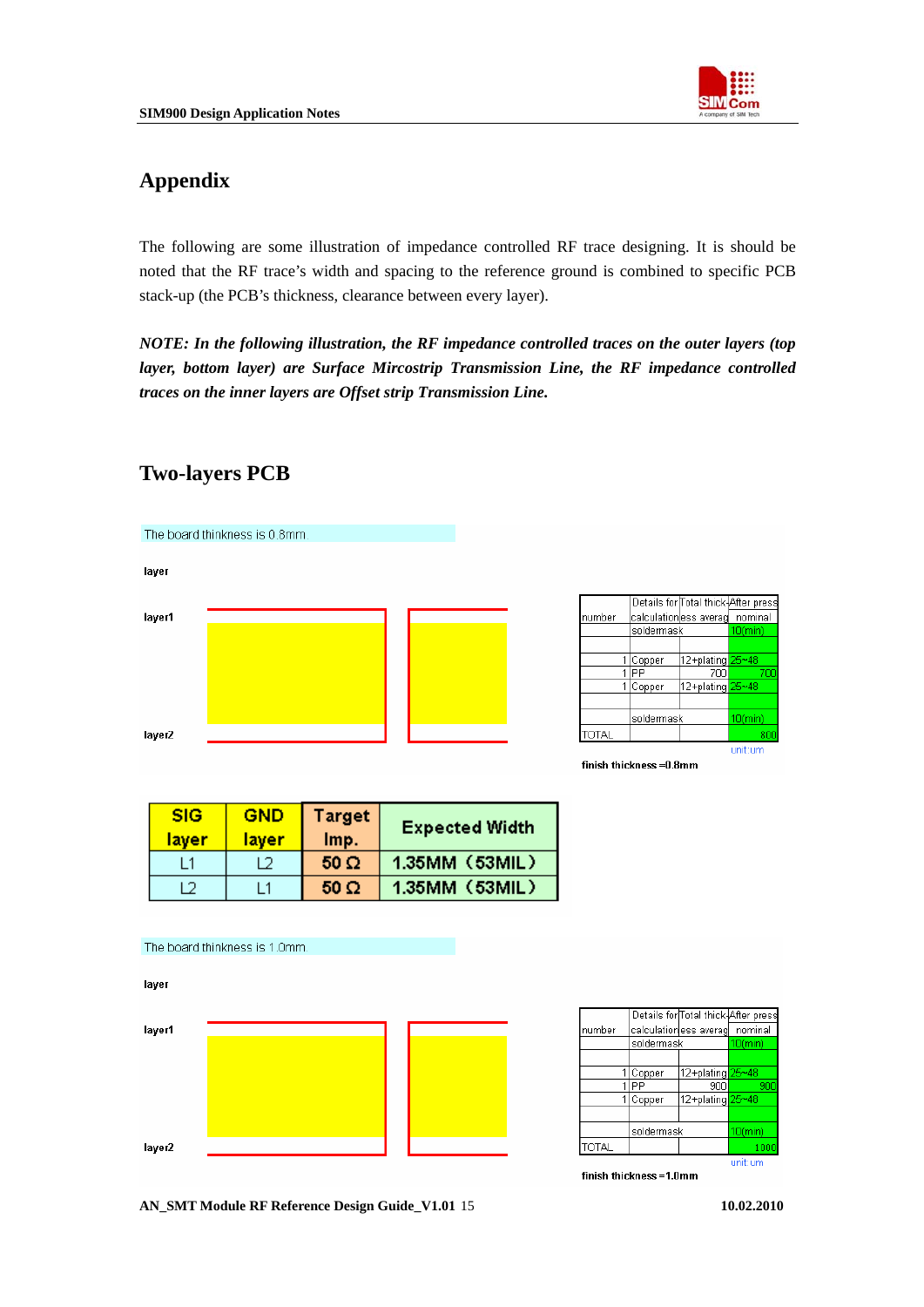

<span id="page-15-0"></span>

| <b>SIG</b><br>laver | <b>GND</b><br>laver | <b>Target</b><br>Imp. | <b>Expected Width</b> |
|---------------------|---------------------|-----------------------|-----------------------|
|                     |                     | $50 \Omega$           | 1.7MM (67MIL)         |
|                     |                     | $50 \Omega$           | 1.7MM (67MIL)         |

## **Four-layers PCB**



 $50 \Omega$ 

0.099MM (3.9MIL)

#### The board thinkness is 1.0mm.

 $L3$ 



 $L2, L4$ 

|        |            | Details for Total thick After press |            |
|--------|------------|-------------------------------------|------------|
| number |            | calculation ess averag   nominal    |            |
|        |            | soldermask                          |            |
|        |            |                                     |            |
| 1      | Copper     | 12+plating 25~48                    |            |
|        | IPP        | 76                                  | 70         |
|        |            |                                     |            |
|        | copper     | 18+plating 25~48                    |            |
| 1      | core0.665r | 665                                 | 665        |
|        | copper     | 18+plating 25~48                    |            |
|        |            |                                     |            |
|        | PP         | 76                                  | 70         |
| 1      | Copper     | 12+plating 25~48                    |            |
|        |            |                                     |            |
|        | soldermask |                                     | $10$ (min) |
| TOTAL  |            |                                     | 1000       |
|        |            |                                     | unit:um    |

finish thickness =1.0mm

#### **AN\_SMT Module RF Reference Design Guide\_V1.01** 16 **10.02.2010**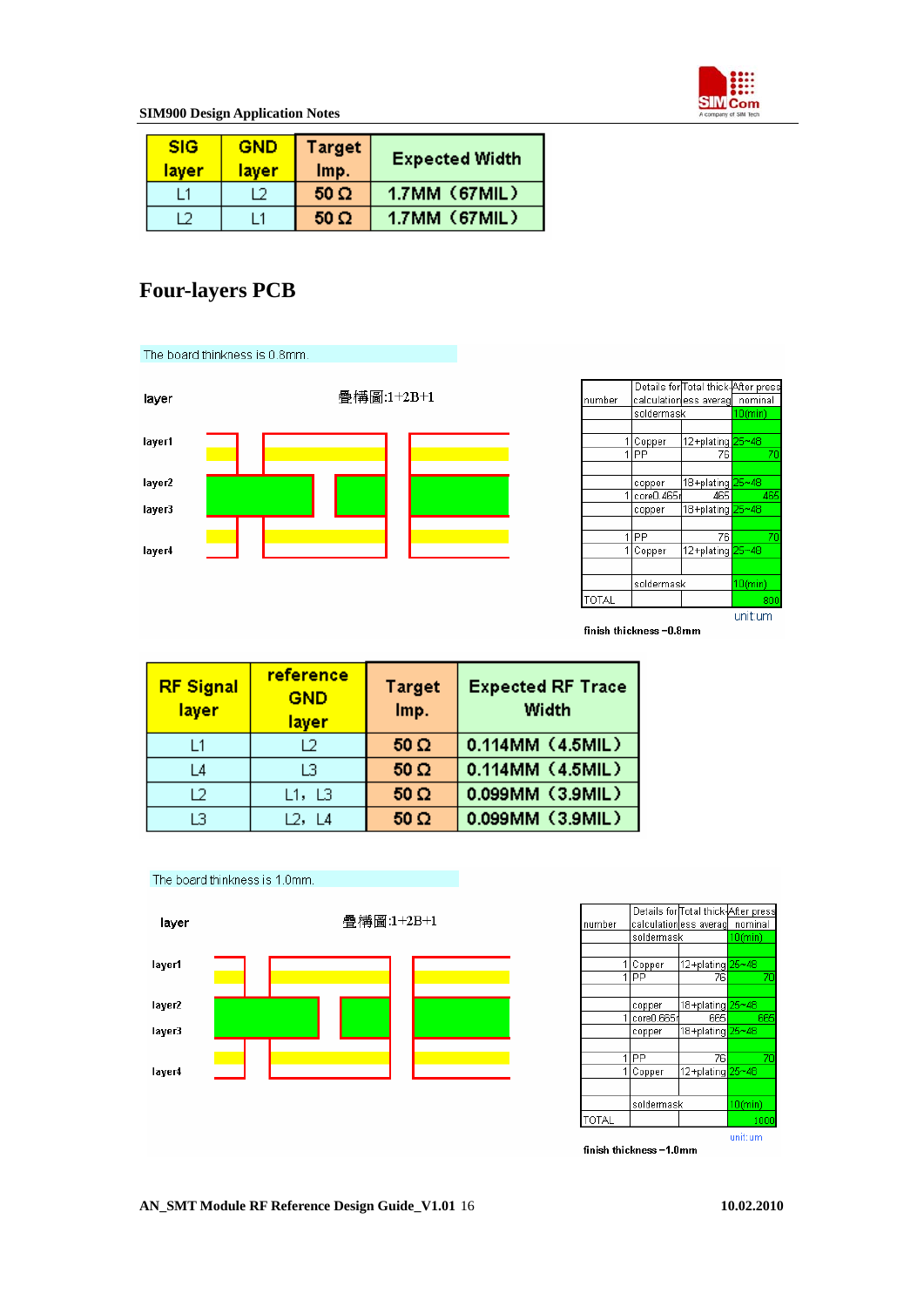

<span id="page-16-0"></span>

| <b>RF Signal</b><br>layer | reference<br><b>GND</b><br><b>layer</b> | <b>Target</b><br>Imp. | <b>Expected RF Trace</b><br>Width |
|---------------------------|-----------------------------------------|-----------------------|-----------------------------------|
| l 1                       | 12                                      | $50 \Omega$           | 0.114MM (4.5MIL)                  |
| L4                        | 13                                      | $50 \Omega$           | 0.114MM (4.5MIL)                  |
| 12                        | L1,L3                                   | $50 \Omega$           | 0.099MM (3.9MIL)                  |
| LЗ                        | L2, L4                                  | $50 \Omega$           | 0.099MM (3.9MIL)                  |

# **Six-layers PCB**



|              | soldermask |                               | $10$ (min) |
|--------------|------------|-------------------------------|------------|
|              |            |                               |            |
| 1            | Copper     | 12+plating 25~48              |            |
| 1            | РP         | 76                            | 70         |
|              |            |                               |            |
| 1            | copper     | 18+plating <mark>25~48</mark> |            |
| 1            | РP         | 208                           | 203        |
|              |            |                               |            |
|              |            |                               | 35         |
| 1            | core0.18m  | 180                           | 180        |
|              |            |                               | 35         |
|              |            |                               |            |
| 1            | PP         | 208                           | 203        |
| 1            | copper     | 18+plating 25~48              |            |
|              |            |                               |            |
| 1            | PP         | 76                            | 70         |
| 1            | Copper     | 12+plating 25~48              |            |
|              |            |                               |            |
|              | soldermask |                               | $10$ (min) |
| <b>TOTAL</b> |            |                               | 1000       |
|              |            |                               | unit:um    |

finish thickness =1.0mm

| <b>SIG</b><br><u>layer</u> | <b>GND</b><br>layer | <b>Target</b><br>Imp. | <b>Expected Width</b> |
|----------------------------|---------------------|-----------------------|-----------------------|
| L1                         | L2                  | $50 \Omega$           | 0.114MM (4.5MIL)      |
| L1                         | LЗ                  | $50 \Omega$           | 0.584MM (23MIL)       |
| LБ                         | L5                  | $50 \Omega$           | 0.114MM (4.5MIL)      |
| L6.                        | L4                  | $50 \Omega$           | 0.584MM (23MIL)       |
| LЗ                         | L2, L4              | $50 \Omega$           | 0.135MM (5.3MIL)      |
| LЗ                         | L2, L5              | $50 \Omega$           | 0.210MM (8.3MIL)      |
| L4                         | L3, L5              | $50 \Omega$           | 0.135MM (5.3MIL)      |
| L4                         | L2,<br>L5           | $50 \Omega$           | 0.210MM (8.3MIL)      |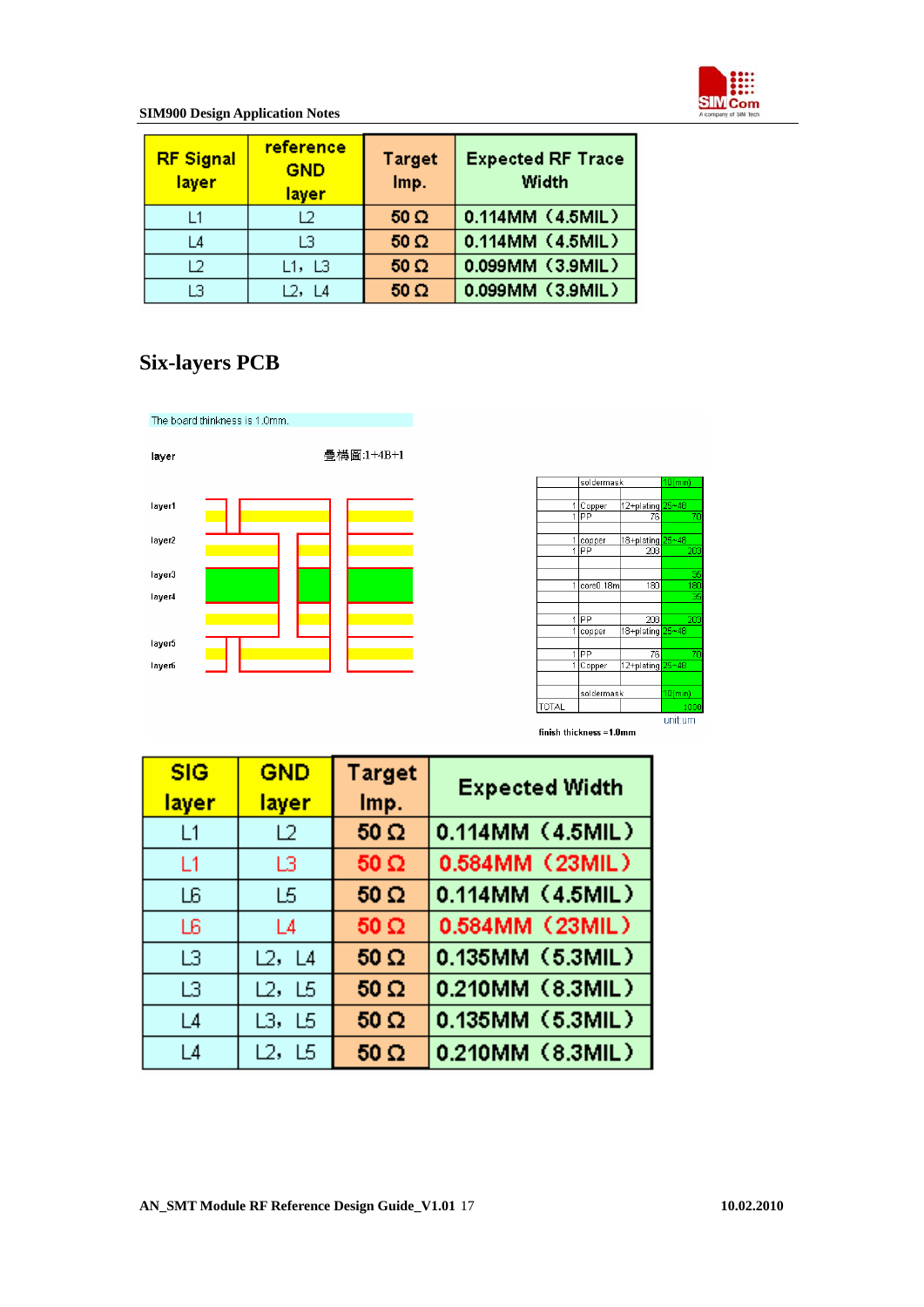

The board thinkness is 1.2mm.



|        |                 | Details for Total thick After press |            |
|--------|-----------------|-------------------------------------|------------|
| number |                 | calculation ess averag              | nominal    |
|        | soldermask      |                                     | $10$ (min) |
|        |                 |                                     |            |
|        | 1<br>Copper     | 12+plating 25~48                    |            |
|        | PP<br>1         | 76                                  | 70         |
|        |                 |                                     |            |
|        | 1<br>copper     | 18+plating 25~48                    |            |
|        | PP<br>1         | 132                                 | 127        |
|        |                 |                                     |            |
|        |                 |                                     | 17         |
|        | 1<br>core0.565r | 565                                 | 565        |
|        |                 |                                     | 17         |
|        |                 |                                     |            |
|        | PР<br>1         | 132                                 | 127        |
|        | 1<br>copper     | 18+plating 25~48                    |            |
|        |                 |                                     |            |
|        | 1<br>РP         | 76                                  | 70         |
|        | 1<br>Copper     | 12+plating 25~48                    |            |
|        |                 |                                     |            |
|        | soldermask      |                                     | $10$ (min) |
| TOTAL  |                 |                                     | 1200       |
|        |                 |                                     | unit:um    |

finish thickness =1.2mm

| <b>RF Signal</b><br>layer | Reference<br><b>GND</b><br>layer | <b>Target</b><br>Impedance | <b>Expected RF Trace</b><br>Width |
|---------------------------|----------------------------------|----------------------------|-----------------------------------|
| L1                        | L2                               | $50 \Omega$                | 0.114MM (4.5MIL)                  |
| L1                        | LЗ                               | $50\Omega$                 | 0.42MM (16.5MIL)                  |
| L6                        | L5                               | $50 \Omega$                | 0.114MM (4.5MIL)                  |
| L6.                       | L4                               | $50 \Omega$                | 0.42MM (16.5MIL)                  |
| LЗ                        | L2, L4                           | 100 $\Omega$               | 0.305MM(12.5MIL)                  |
| LЗ                        | L2, L5                           | 100 $\Omega$               | 0.381MM (15MIL)                   |
| L4                        | L3, L5                           | 100 $\Omega$               | 0.305MM (12.5MIL)                 |
| L4                        | L2, L5                           | 100 $\Omega$               | 0.381MM (15MIL)                   |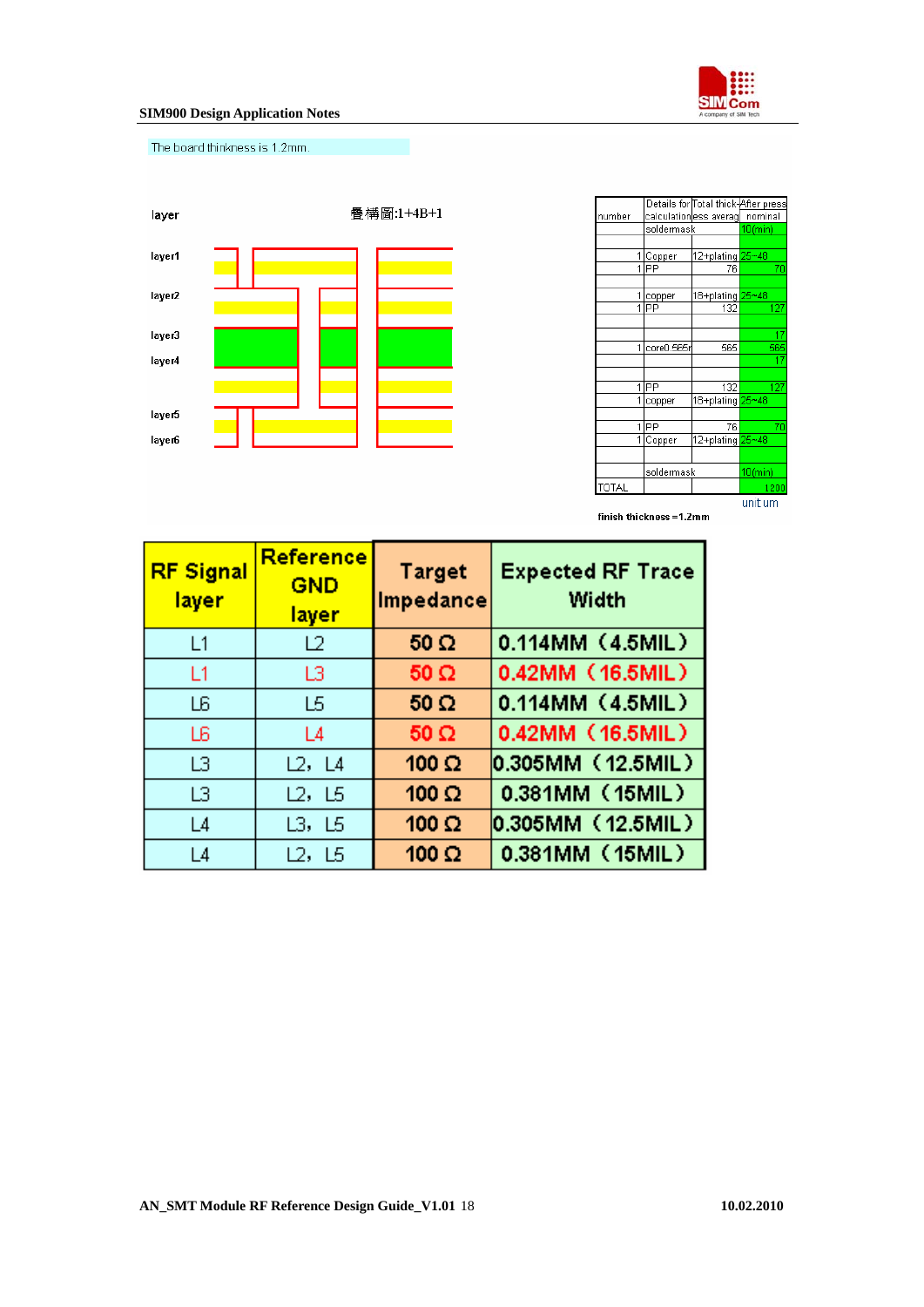

The board thinkness is 1.6mm.



|        |   |            | Details for Total thick After press |            |
|--------|---|------------|-------------------------------------|------------|
| number |   |            | calculation ess averag              | nominal    |
|        |   | soldermask |                                     | $10$ (min) |
|        |   |            |                                     |            |
|        | 1 | Copper     | 12+plating 25~48                    |            |
|        | 1 | PP         | 76                                  | 70         |
|        |   |            |                                     |            |
|        | 1 |            | 18                                  | 17         |
|        |   | core0.51m  | 510                                 | 510        |
|        |   |            | 18                                  | 17         |
|        |   |            |                                     | 17         |
|        | 1 | PP         | 231                                 | 220        |
|        |   |            |                                     |            |
|        |   |            | 18                                  | 17         |
|        | 1 | core0.51m  | 510                                 | 510        |
|        |   |            | 18                                  | 17         |
|        |   |            |                                     |            |
|        | 1 | PP         | 76                                  | 70         |
|        | 1 | Copper     | 12+plating 25~48                    |            |
|        |   |            |                                     |            |
|        |   | soldermask |                                     | $10$ (min) |
| TOTAL  |   |            |                                     | 1600       |
|        |   |            |                                     | unit:um    |

finish thickness = 1.6mm

| <b>RF Signal</b><br>layer | Reference<br><b>GND</b><br>layer | <b>Target</b><br>Impedance | <b>Expected RF Trace</b><br>Width |
|---------------------------|----------------------------------|----------------------------|-----------------------------------|
| L1                        | L2                               | $50 \Omega$                | 0.114MM (4.5MIL)                  |
| L6                        | L5                               | $50 \Omega$                | 0.114MM (4.5MIL)                  |
| LЗ                        | L2, L4                           | $50\ \Omega$               | 0.305MM (12MIL)                   |
| LЗ                        | L2, L5                           | $75\Omega$                 | 0.246MM (9.7MIL)                  |
| L4                        | L3, L5                           | $50 \Omega$                | 0.305MM (12MIL)                   |
| L4                        | L2, L5                           | $75\Omega$                 | 0.246MM (9.7MIL)                  |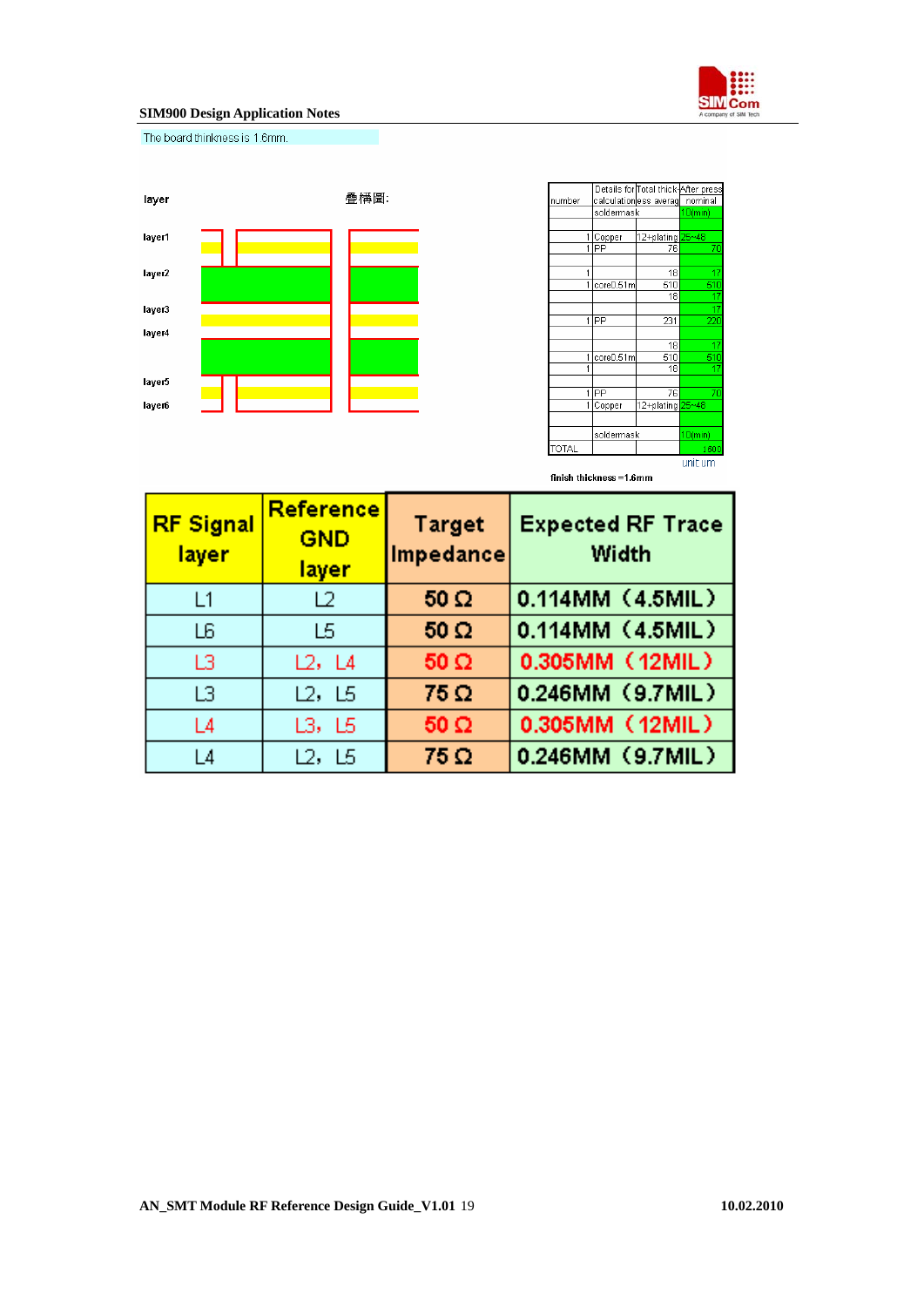

# <span id="page-19-0"></span>**Eight-layers PCB**



| number<br>nominal<br>calculation<br>ness average<br>soldermask<br>$10$ (min)<br>12+plating 25~48<br>1<br>Copper<br>$\overline{1}$<br>PP<br>76<br>18+plating 25~48<br>1<br>copper<br>$\overline{1}$<br><b>IPP</b><br>76<br>1<br>core0.18mmH/H<br>180<br>1<br>IPP<br>76<br>1<br>core0.18mmH/H<br>180 | 70        |
|----------------------------------------------------------------------------------------------------------------------------------------------------------------------------------------------------------------------------------------------------------------------------------------------------|-----------|
|                                                                                                                                                                                                                                                                                                    |           |
|                                                                                                                                                                                                                                                                                                    |           |
|                                                                                                                                                                                                                                                                                                    |           |
|                                                                                                                                                                                                                                                                                                    |           |
|                                                                                                                                                                                                                                                                                                    |           |
|                                                                                                                                                                                                                                                                                                    |           |
|                                                                                                                                                                                                                                                                                                    |           |
|                                                                                                                                                                                                                                                                                                    | 70        |
|                                                                                                                                                                                                                                                                                                    |           |
|                                                                                                                                                                                                                                                                                                    | 17<br>180 |
|                                                                                                                                                                                                                                                                                                    | 17        |
|                                                                                                                                                                                                                                                                                                    |           |
|                                                                                                                                                                                                                                                                                                    | 70        |
|                                                                                                                                                                                                                                                                                                    |           |
|                                                                                                                                                                                                                                                                                                    | 17        |
|                                                                                                                                                                                                                                                                                                    | 180       |
|                                                                                                                                                                                                                                                                                                    | 17        |
|                                                                                                                                                                                                                                                                                                    |           |
| <b>IPP</b><br>76<br>$\overline{1}$                                                                                                                                                                                                                                                                 | 70        |
| 18+plating 25~48<br>1<br>copper                                                                                                                                                                                                                                                                    |           |
| PP<br>1<br>76                                                                                                                                                                                                                                                                                      | 70        |
| 12+plating 25~48<br>1<br>Copper                                                                                                                                                                                                                                                                    |           |
|                                                                                                                                                                                                                                                                                                    |           |
| soldermask<br>$10$ (min)                                                                                                                                                                                                                                                                           |           |
| TOTAL                                                                                                                                                                                                                                                                                              | 1000      |
| unit:um                                                                                                                                                                                                                                                                                            |           |

finish thickness =1.0mm

| <b>RF Signal</b><br>layer | Reference<br><b>GND</b><br><u>layer</u> | <b>Target</b><br>Impedance | <b>Expected RF Trace</b><br>Width |
|---------------------------|-----------------------------------------|----------------------------|-----------------------------------|
| L1                        | 12                                      | $50 \Omega$                | 0.114MM (4.5MIL)                  |
| L1                        | LЗ                                      | $50 \Omega$                | 0.3MM (11.8MIL)                   |
| L8                        | L7                                      | $50 \Omega$                | 0.114MM (4.5MIL)                  |
| L8                        | L6                                      | $50 \Omega$                | 0.3MM (11.8MIL)                   |
| L3                        | L2, L4                                  | $50 \Omega$                | $0.0965$ (3.8MIL)                 |
| L3                        | L2, L5                                  | $50 \Omega$                | 0.104MM (4.1MIL)                  |
| L <sub>4</sub>            | L3, L5                                  | $50 \Omega$                | 0.0965 (3.8MIL)                   |
| L <sub>4</sub>            | L2, L5                                  | $50 \Omega$                | 0.104MM (4.1MIL)                  |
| L <sub>4</sub>            | L2, L7                                  | $50 \Omega$                | 0.305MM (12MIL)                   |
| L6                        | L5, L7                                  | $50 \Omega$                | 0.0965 (3.8MIL)                   |
| LБ                        | L4, L7                                  | $50 \Omega$                | 0.104MM (4.1MIL)                  |
| L5                        | L4, L6                                  | $50 \Omega$                | 0.0965 (3.8MIL)                   |
| L5                        | L4, L7                                  | $50\Omega$                 | 0.104MM (4.1MIL)                  |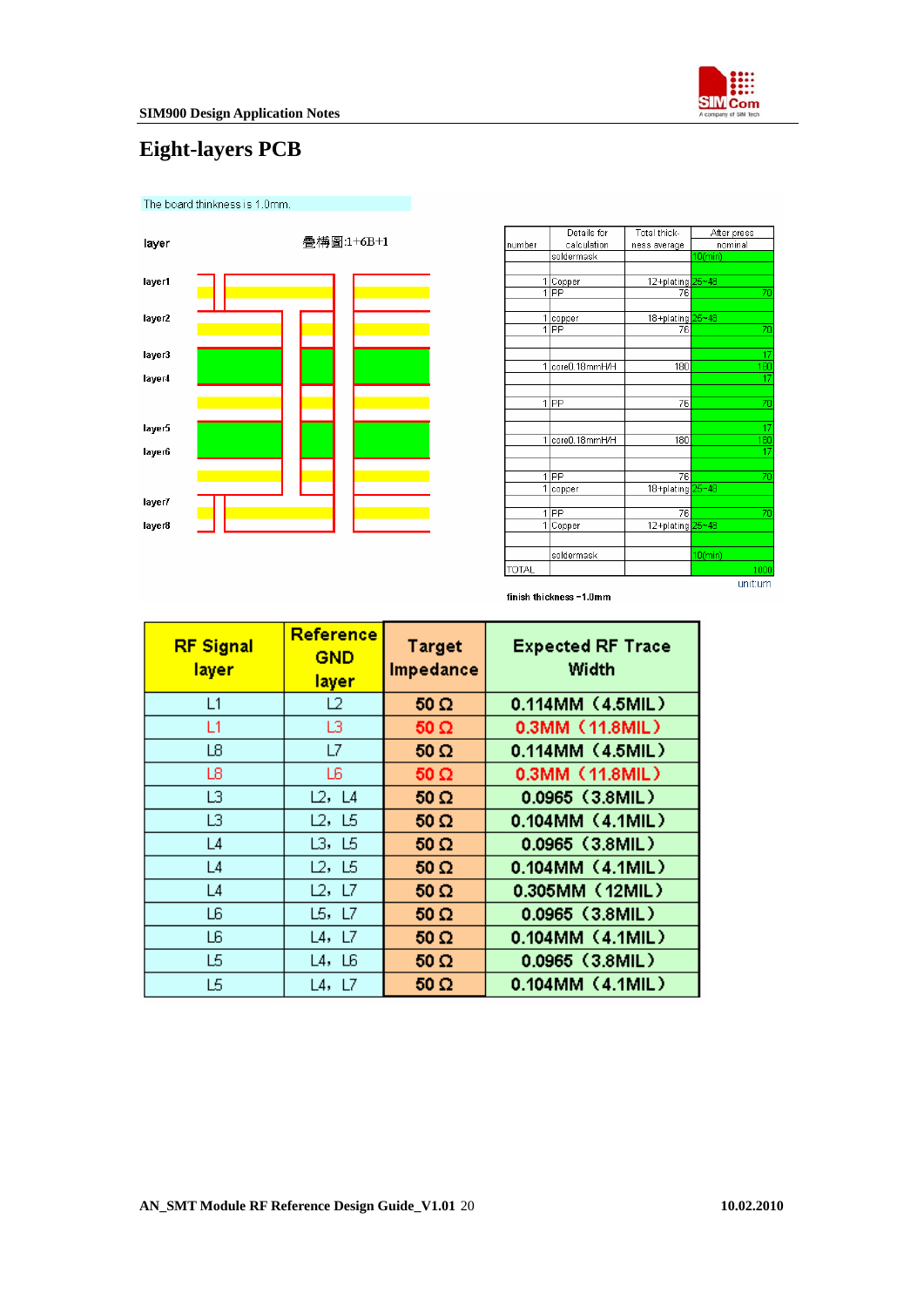



|            | Details for   | Total thick-     | After press |
|------------|---------------|------------------|-------------|
|            | calculation   | ness average     | nominal     |
|            | soldermask    |                  | $10$ (min)  |
|            |               |                  |             |
| layer1     | Copper        | 12+plating 25~48 |             |
| dielectric | PP            | 76               | 70          |
|            |               |                  |             |
| layer2     | copper        | 18+plating       | $25 - 48$   |
| dielectric | PP            | 119              | 114         |
|            |               |                  |             |
| layer3     |               |                  | 17          |
| dielectric | core0.18mmH/H | 180              | 180         |
| laver4     |               |                  | 17          |
|            |               |                  |             |
| dielectric | PP            | 210              | 203         |
|            |               |                  |             |
| layer5     |               |                  | 17          |
| dielectric | core0.18mmH/H | 180              | 180         |
| layer6     |               |                  | 17          |
|            |               |                  |             |
| dielectric | PP            | 119              | 114         |
| laγer7     | copper        | 18+plating       | $25 - 48$   |
|            |               |                  |             |
| dielectric | PP            | 76               | 70          |
| layer8     | Copper        | 12+plating       | $25 - 48$   |
|            |               |                  |             |
|            | soldermask    |                  | $10$ (min)  |
| TOTAL      |               |                  | 1200        |
|            |               |                  | unit:um     |

finish thickness = 1.2mm

| <b>RF Signal</b><br>layer | Reference<br><b>GND</b><br><b>layer</b> | <b>Target</b><br>Impedance | <b>Expected RF Trace</b><br>Width |
|---------------------------|-----------------------------------------|----------------------------|-----------------------------------|
| L1                        | L2                                      | $50 \Omega$                | 0.114MM (4.5MIL)                  |
| L1                        | L3                                      | $50 \Omega$                | 0.394MM (15.5MIL)                 |
| L8                        | L7                                      | $50 \Omega$                | 0.114MM (4.5MIL)                  |
| L8                        | L6                                      | $50 \Omega$                | 0.394MM (15.5MIL)                 |
| LЗ                        | L2, L4                                  | $50 \Omega$                | $0.135$ (5.3MIL)                  |
| LЗ                        | L2, L5                                  | $50 \Omega$                | 0.165MM (6.5MIL)                  |
| L4                        | L3, L5                                  | $50 \Omega$                | 0.185 (7.3MIL)                    |
| L4                        | L2, L5                                  | $50 \Omega$                | 0.24MM (9.5MIL)                   |
| L6                        | L5, L7                                  | $50 \Omega$                | $0.135$ (5.3MIL)                  |
| L6                        | L4, L7                                  | $50 \Omega$                | 0.165MM (6.5MIL)                  |
| L5                        | L4, L6                                  | $50 \Omega$                | 0.185 (7.3MIL)                    |
| L5                        | L4, L7                                  | $50 \Omega$                | 0.24MM (9.5MIL)                   |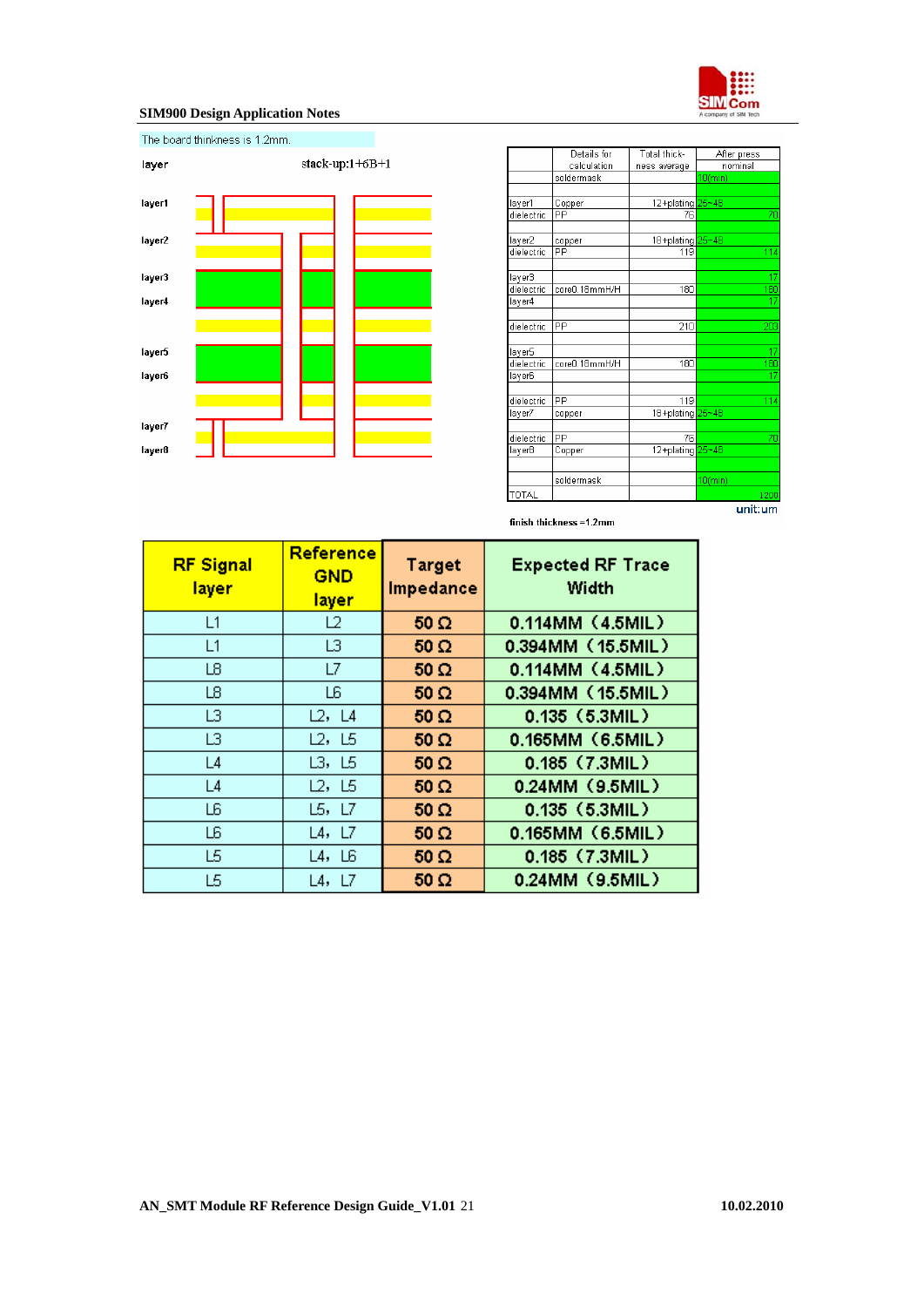



|              | Details for     | Total thick-     | After press     |
|--------------|-----------------|------------------|-----------------|
| number       | calculation     | ness average     | nominal         |
|              | soldermask      |                  | $10$ (min)      |
|              |                 |                  |                 |
| layer1       | Copper          | 12+plating 25~48 |                 |
| dielectric   | PP              | 70<br>76         |                 |
|              |                 |                  |                 |
| layer2       |                 | 18+plating 25~48 |                 |
| dielectric   | core0.365mm H/H | 365              | 365             |
|              |                 |                  |                 |
| layer3       |                 | 18               | $\frac{17}{70}$ |
| dielectric   | PP              | 76               |                 |
|              |                 |                  |                 |
| layer4       |                 | 18               | 17              |
| dielectric   | core0.365mm H/H | 365              | 365             |
| layer5       |                 | 18               | 17              |
|              |                 |                  |                 |
| dielectric   | PP              | 76               | 70              |
|              |                 |                  |                 |
| layer6       |                 | 18               | 17              |
| dielectric   | core0.365mm H/H | 365              | 365             |
| layer7       |                 | 18+plating       | $25 - 48$       |
|              |                 |                  |                 |
| dielectric   | PP              | 76               | 70              |
| layer8       | Copper          | 12+plating       | $25 - 48$       |
|              |                 |                  |                 |
|              | soldermask      |                  | $10$ (min)      |
| <b>TOTAL</b> |                 |                  | 1600            |
|              |                 |                  | unit:um         |

finish thickness = 1.6mm

| <b>RF Signal</b><br>layer | Reference<br><b>GND</b><br><b>layer</b> | Target<br>Impedance | <b>Expected RF Trace</b><br>Width |
|---------------------------|-----------------------------------------|---------------------|-----------------------------------|
| L1                        | L2                                      | $50 \Omega$         | 0.114MM (4.5MIL)                  |
| L8                        | L7                                      | $50 \Omega$         | 0.114MM (4.5MIL)                  |
| LЗ                        | L2, L4                                  | $50 \Omega$         | $0.11$ (4.3MIL)                   |
| LЗ                        | L2, L5                                  | $50 \Omega$         | 0.432MM (17MIL)                   |
| L <sub>4</sub>            | L3, L5                                  | $50 \Omega$         | 0.11 (4.3MIL)                     |
| L <sub>4</sub>            | L2, L5                                  | $50 \Omega$         | 0.432MM (17MIL)                   |
| L6                        | L5, L7                                  | $50 \Omega$         | 0.11 (4.3MIL)                     |
| L6.                       | L4, L7                                  | $50 \Omega$         | 0.432MM (17MIL)                   |
| L5.                       | L4, L6                                  | $50\Omega$          | 0.11 (4.3MIL)                     |
| L5                        | L4, L7                                  | $50 \Omega$         | 0.432MM (17MIL)                   |